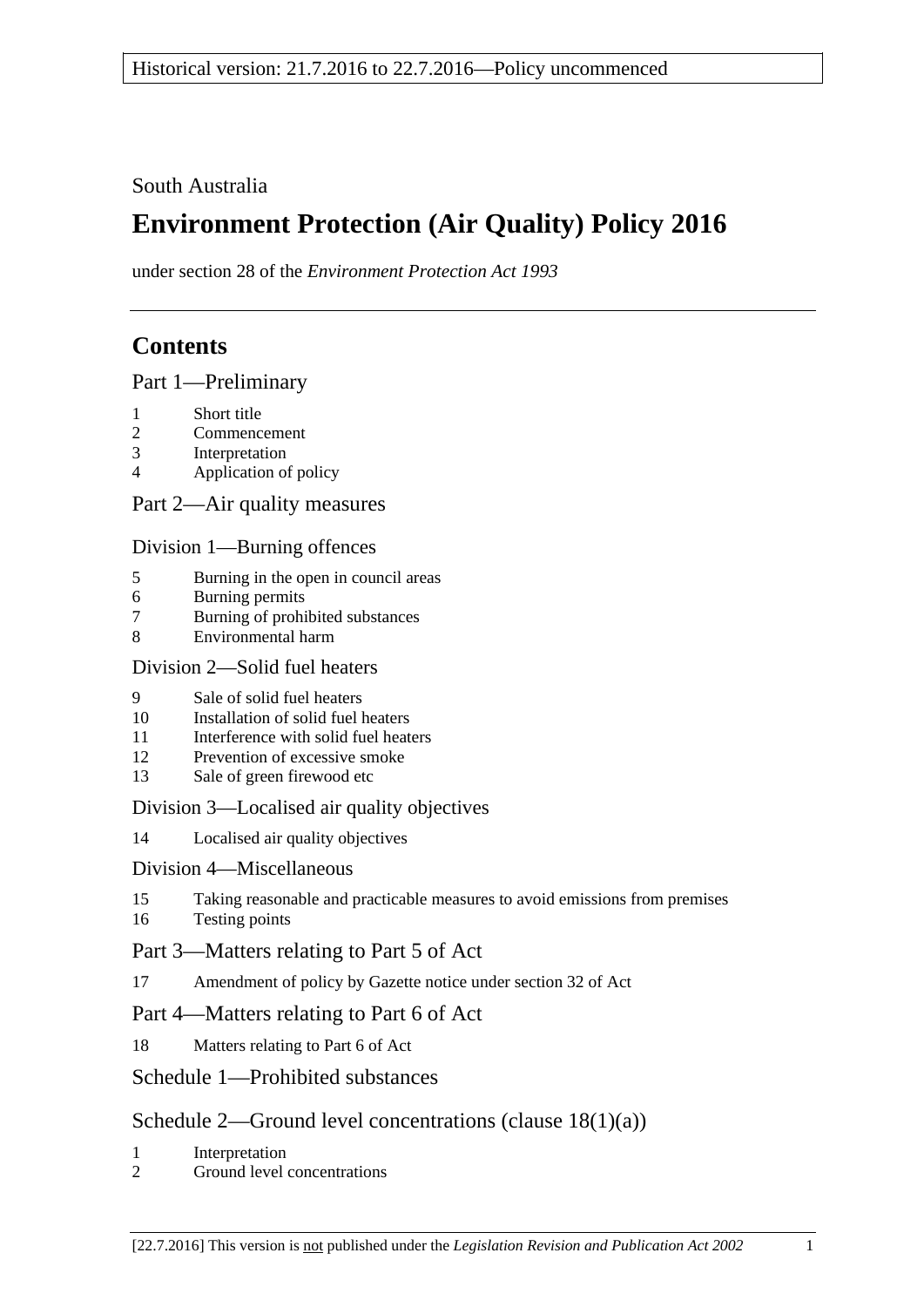**Environment Protection (Air Quality) Policy 2016—21.7.2016 to 22.7.2016—uncommenced Contents** 

Schedule [3—Odour levels \(clause](#page-20-0) [18\(1\)\(b\)\)](#page-20-0)

Schedule [4—Stack emissions \(clause](#page-21-0) [18\(1\)\(c\)\)](#page-21-0)

Schedule [5—Revocations and transitional provisions](#page-22-0)

Part 1—Revocation of environment protection policies

1 [Revocation of environment protection policies](#page-22-1)

Part 2—Transitional provisions

2 [Policy not to apply for 2 years in relation to existing prescribed activities of environmental](#page-23-0)  [significance](#page-23-0)

[Legislative history](#page-24-0)

## <span id="page-1-0"></span>**Part 1—Preliminary**

### <span id="page-1-1"></span>**1—Short title**

This policy may be cited as the *[Environment Protection \(Air Quality\) Policy](http://www.legislation.sa.gov.au/index.aspx?action=legref&type=subordleg&legtitle=Environment%20Protection%20(Air%20Quality)%20Policy%202016) 2016*.

#### <span id="page-1-2"></span>**2—Commencement**

This policy will come into operation on a day to be fixed by the Governor by notice in the Gazette.

#### <span id="page-1-3"></span>**3—Interpretation**

(1) In this policy, unless the contrary intention appears—

*Act* means the *[Environment Protection Act](http://www.legislation.sa.gov.au/index.aspx?action=legref&type=act&legtitle=Environment%20Protection%20Act%201993) 1993*;

*agriculture* includes horticulture;

*agriculture waste* means waste produced in the course of agriculture and includes dead stock, diseased crops, crop stubble or other crop waste and waste resulting from the clearing of land for farming;

*AS/NZS 1080.1:2012* means AS/NZS 1080.1:2012 *Timber - Methods of test Method 1:Moisture Content* published jointly by Standards Australia and Standards New Zealand, as in force at the commencement of this policy;

*AS/NZS 2918:2001* means AS/NZS 2918:2001 *Domestic solid fuel burning appliances - Installation* published jointly by Standards Australia and Standards New Zealand, as in force at the commencement of this policy;

*AS/NZS 4012:2014* means AS/NZS 4012:2014 *Domestic solid fuel burning appliances - Method for determination of power output and efficiency* published jointly by Standards Australia and Standards New Zealand, as in force at the commencement of this policy;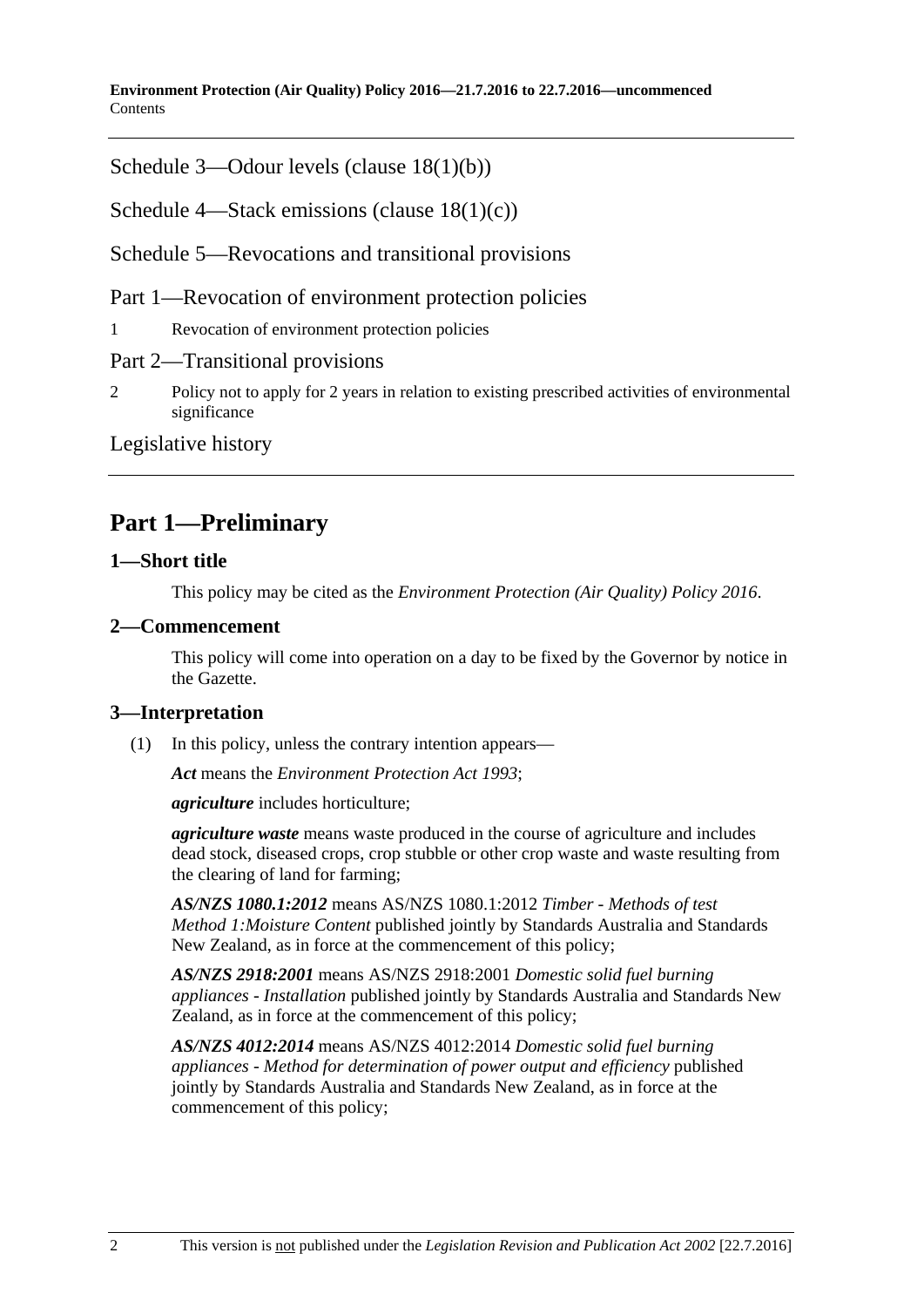*AS/NZS 4013:2014* means AS/NZS 4013:2014 *Domestic solid fuel burning appliances - Method for determination of flue gas emissions* published jointly by Standards Australia and Standards New Zealand, as in force at the commencement of this policy;

*boiler* means a vessel in which water is heated for any purpose by any combustible materials with a total heat release of 100 or more megajoules per hour;

*certificate of compliance*, in relation to a solid fuel heater, means a certificate issued or approved by the Authority certifying that solid fuel heaters of the same model as that heater comply with AS/NZS 4012:2014 and AS/NZS 4013:2014 (or an overseas standard approved by the Authority as being equivalent to, or more stringent than such a standard);

*cubic metre* or *m <sup>3</sup>* means that volume of dry gas which occupies a cubic metre at a temperature of 0° Celsius and at an absolute pressure equivalent to 101.3 kilopascals (1 atmosphere);

*domestic incinerator* means an incinerator that is situated on residential premises for burning waste from the premises;

*emit a pollutant to air*—see [subclause](#page-3-1) (2);

*fire danger season* has the same meaning as in the *[Fire and Emergency Services](http://www.legislation.sa.gov.au/index.aspx?action=legref&type=act&legtitle=Fire%20and%20Emergency%20Services%20Act%202005)  Act [2005](http://www.legislation.sa.gov.au/index.aspx?action=legref&type=act&legtitle=Fire%20and%20Emergency%20Services%20Act%202005)*;

*mandatory measures*, in relation to a provision of this policy or a code, standard or other document, means measures that are expressed in the provision, code, standard or document as mandatory rather than as recommendations;

*mandatory provision*—see [subclause](#page-3-2) (5);

*occupier*, of land, includes a person with responsibility for the care, control or management of the land;

*overseas standard* means a standard from an overseas jurisdiction;

*particles as PM2.5* means particulate matter with an equivalent aerodynamic diameter of 2.5 micrometres or less;

*particles as PM10* means particulate matter with an equivalent aerodynamic diameter of 10 micrometres or less;

*ppm* means parts per million by volume;

*prescribed Act*—each of the following is a prescribed Act:

- (a) *[Botanic Gardens and State Herbarium Act](http://www.legislation.sa.gov.au/index.aspx?action=legref&type=act&legtitle=Botanic%20Gardens%20and%20State%20Herbarium%20Act%201978) 1978*;
- (b) *[Crown Land Management Act](http://www.legislation.sa.gov.au/index.aspx?action=legref&type=act&legtitle=Crown%20Land%20Management%20Act%202009) 2009*;
- (c) *[Forestry Act](http://www.legislation.sa.gov.au/index.aspx?action=legref&type=act&legtitle=Forestry%20Act%201950) 1950*;
- (d) *[National Parks and Wildlife Act](http://www.legislation.sa.gov.au/index.aspx?action=legref&type=act&legtitle=National%20Parks%20and%20Wildlife%20Act%201972) 1972*;
- (e) *[Wilderness Protection Act](http://www.legislation.sa.gov.au/index.aspx?action=legref&type=act&legtitle=Wilderness%20Protection%20Act%201992) 1992*;

#### *prohibited substance*—see [clause](#page-7-4) 7(1);

*recommended measures*, in relation to a provision of this policy or a code, standard or other document means measures that are expressed in the provision, code, standard or document as recommendations rather than as mandatory;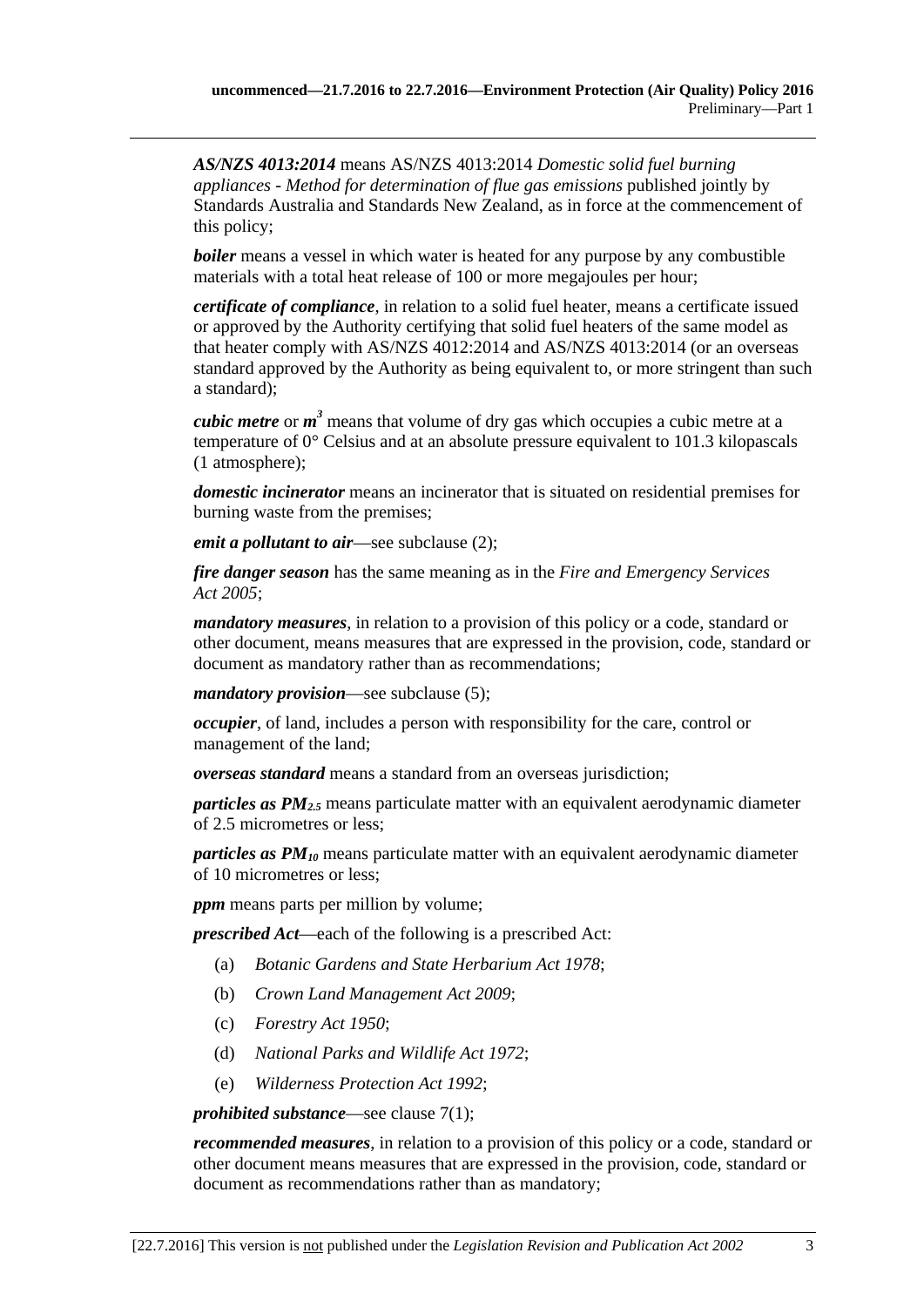*solid fuel heater* means any solid fuel burning appliance that is designed, manufactured or adapted for use in domestic premises (whether or not it is actually used in such premises);

*stack*, in relation to premises, means an outlet intended for the emission to air of pollutants produced on the premises, and includes a chimney, flue or vent;

*tyre waste* means waste comprised of tyres or tyre pieces.

- <span id="page-3-1"></span>(2) For the purposes of this policy, a person emits a pollutant to air if the person causes or allows the pollutant to be emitted into the air or fails to prevent it from entering or escaping into the air.
- (3) A reference in this policy to the burning of matter in the open includes a reference to the burning of matter in a domestic incinerator.
- (4) For the purposes of this policy, a fire will be regarded as burning in the open despite the fact that it is burning in connection with the operation of any fuel-burning equipment, or within a container of some kind, if the equipment or container does not have a stack for the emission of pollutants to the air.
- <span id="page-3-2"></span>(5) In this policy, the expression *mandatory provision* followed by a statement as to the category of offence is to be taken to signify that contravention of the provision at the foot of which the expression appears is, for the purposes of Part 5 of the Act, an offence of the category so stated.

**Note—**

Unless the contrary intention appears, terms used in this policy that are defined in the Act have the respective meanings assigned to those terms by the Act.

### <span id="page-3-0"></span>**4—Application of policy**

- (1) This policy does not apply in relation to—
	- (a) the destruction of property pursuant to a direction of the Commissioner of Police under section 52E of the *[Controlled Substances Act](http://www.legislation.sa.gov.au/index.aspx?action=legref&type=act&legtitle=Controlled%20Substances%20Act%201984) 1984*; or
	- (b) an activity undertaken in the course of, or in connection with, fire-fighting, or the training of firefighters or fire investigators, by or on behalf of—
		- (i) the South Australian Metropolitan Fire Service; or
		- (ii) the South Australian Country Fire Service; or
		- (iii) the South Australian State Emergency Service; or
		- (iv) the South Australian Fire and Emergency Services Commission; or
	- (c) the disposal, in accordance with an environmental authorisation, of gaseous waste produced in the course of a prescribed activity of environmental significance; or
	- (d) burning undertaken in accordance with a permit or other authority issued under the *[Fire and Emergency Services Act](http://www.legislation.sa.gov.au/index.aspx?action=legref&type=act&legtitle=Fire%20and%20Emergency%20Services%20Act%202005) 2005* or as otherwise authorised by or under that Act; or
	- (e) burning for the purposes of fuel load reduction or other fire prevention or control purposes as required or authorised by or under the *[Fire and](http://www.legislation.sa.gov.au/index.aspx?action=legref&type=act&legtitle=Fire%20and%20Emergency%20Services%20Act%202005)  [Emergency Services Act](http://www.legislation.sa.gov.au/index.aspx?action=legref&type=act&legtitle=Fire%20and%20Emergency%20Services%20Act%202005) 2005*; or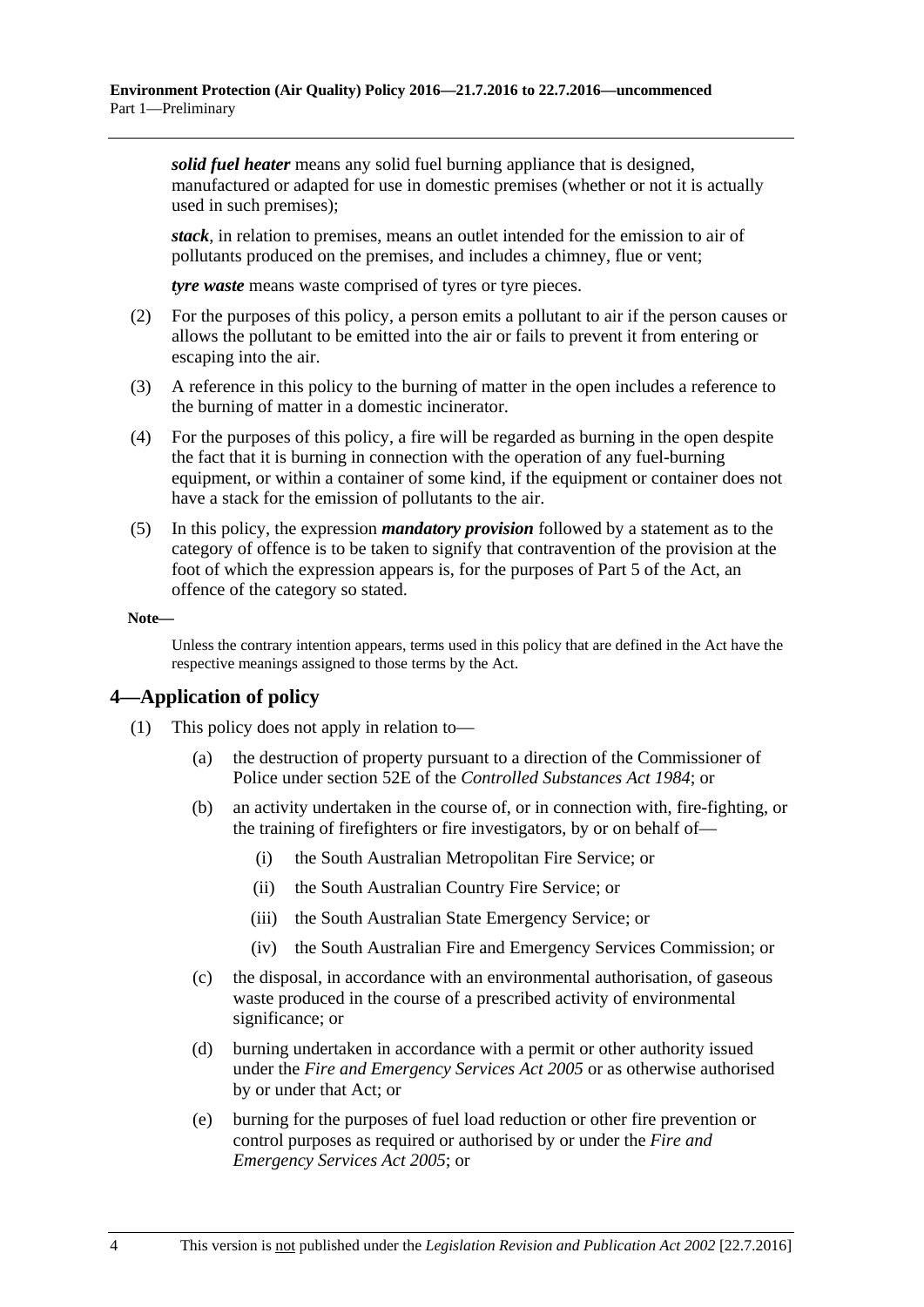- (f) burning for the purposes of native vegetation clearance as required or authorised by or under the *[Native Vegetation Act](http://www.legislation.sa.gov.au/index.aspx?action=legref&type=act&legtitle=Native%20Vegetation%20Act%201991) 1991*; or
- (g) burning as required or authorised by or under a prescribed Act.
- (2) Nothing in this policy affects the operation of an authority or exemption given by or under any Act or law (other than the *[Environment Protection Act](http://www.legislation.sa.gov.au/index.aspx?action=legref&type=act&legtitle=Environment%20Protection%20Act%201993) 1993*) and in force immediately before the commencement of this policy.
- (3) In this clause—

*firefighter* has the same meaning as in the *[Fire and Emergency Services Act](http://www.legislation.sa.gov.au/index.aspx?action=legref&type=act&legtitle=Fire%20and%20Emergency%20Services%20Act%202005) 2005*;

*fire-fighting* has the same meaning as in the *[Fire and Emergency Services Act](http://www.legislation.sa.gov.au/index.aspx?action=legref&type=act&legtitle=Fire%20and%20Emergency%20Services%20Act%202005) 2005*.

## <span id="page-4-0"></span>**Part 2—Air quality measures**

## <span id="page-4-1"></span>**Division 1—Burning offences**

### <span id="page-4-3"></span><span id="page-4-2"></span>**5—Burning in the open in council areas**

(1) A person must not cause or permit the burning of matter by fire in the open on any land within a council area.

Mandatory provision: Category B offence.

- <span id="page-4-5"></span><span id="page-4-4"></span>(2) However—
	- (a) [subclause](#page-4-3) (1) does not prevent a person from carrying out the following burning activities within a metropolitan council area or within a township in a non-metropolitan council area:
		- (i) lighting or maintaining a fire using charcoal, dry wood or other dry plant material for the purpose of preparing food or beverages;
		- (ii) burning charcoal (but not wood or other plant material) in a brazier, chiminea or fire pit for domestic heating;
		- (iii) burning agriculture or forestry waste, burning off vegetation for fire prevention or control, or burning vegetation for any other purpose, outside a fire danger season, provided that—
			- (A) the burning activity is carried out in accordance with a burning permit issued under [clause](#page-6-0) 6; and
			- (B) the person complies with any mandatory measures of a prescribed burning code of practice that apply in relation to the burning activity; and
			- (C) the person has regard to any recommended measures of a prescribed burning code of practice that apply in relation to the burning activity; and
	- (b) [subclause](#page-4-3) (1) does not prevent a person from carrying out the following burning activities within a non-metropolitan council area (other than a township):
		- (i) lighting or maintaining a fire in the open on land using charcoal, dry wood or other dry plant material—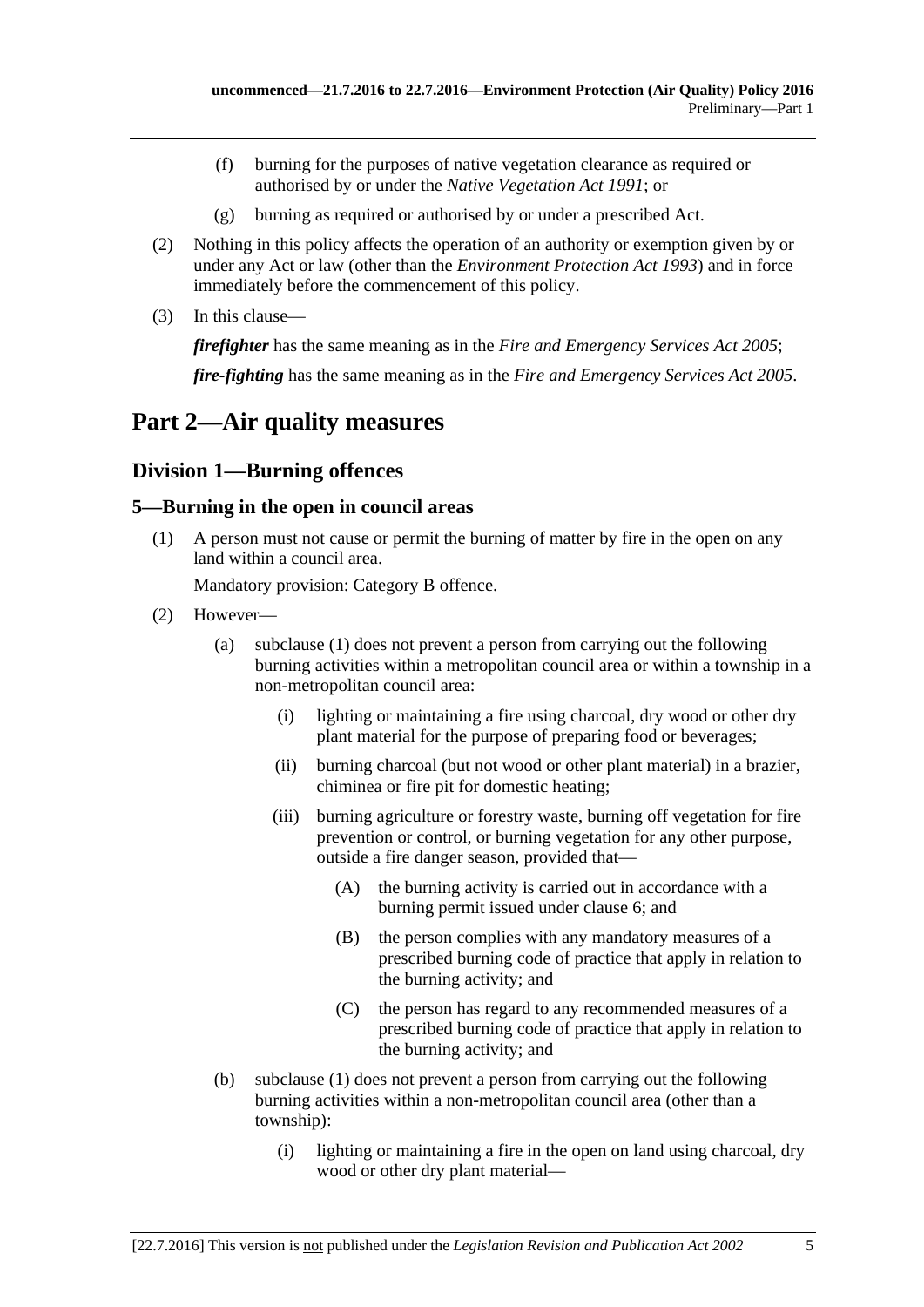- (A) for the purpose of preparing food or beverages; or
- (B) for a campfire or barbecue in the course of camping, scouting or a similar outdoor recreational activity;
- (ii) burning charcoal, dry wood or other dry plant material in a brazier, chiminea or fire pit for domestic heating;
- (iii) burning agriculture or forestry waste, burning off vegetation for fire prevention or control, or burning vegetation for any other purpose, outside a fire danger season, provided that—
	- (A) the burning activity takes place only on land owned or occupied by the person or on land with the consent or authority of the owner or occupier; and
	- (B) the person complies with any mandatory measures of a prescribed burning code of practice that apply in relation to the burning activity; and
	- (C) the person has regard to any recommended measures of a prescribed burning code of practice that apply in relation to the burning activity.
- (3) For the purposes of [subclause](#page-4-4)  $(2)(a)(i)$  and  $(b)(i)$ , a fire will not be taken to be for the purpose of preparing food or beverages unless the fire is of a size, and has been built in a way, that reasonably corresponds to that purpose.
- (4) This clause—
	- (a) applies subject to any ban, prohibition, restriction or other requirement under the *[Fire and Emergency Services Act](http://www.legislation.sa.gov.au/index.aspx?action=legref&type=act&legtitle=Fire%20and%20Emergency%20Services%20Act%202005) 2005*, the *[Native Vegetation Act](http://www.legislation.sa.gov.au/index.aspx?action=legref&type=act&legtitle=Native%20Vegetation%20Act%201991) 1991* or a prescribed Act; and
	- (b) does not apply in relation to the burning of a prohibited substance.
- (5) In this clause—

*metropolitan Adelaide* has the same meaning as in the *[Development Act](http://www.legislation.sa.gov.au/index.aspx?action=legref&type=act&legtitle=Development%20Act%201993) 1993*;

*metropolitan council area* means a council area within metropolitan Adelaide;

*non-metropolitan council area* means a council area outside of metropolitan Adelaide;

*plant material* includes paper, cardboard and garden prunings;

*prescribed burning code of practice* means—

- (a) the *Broadacre Burning Code of Practice April 2015* prepared by the South Australian Country Fire Service; or
- (b) the *Vegetation Rubbish Pile Burning Code of Practice April 2015* prepared by the South Australian Country Fire Service;

*township* has the same meaning as in the *[Local Government Act](http://www.legislation.sa.gov.au/index.aspx?action=legref&type=act&legtitle=Local%20Government%20Act%201999) 1999*.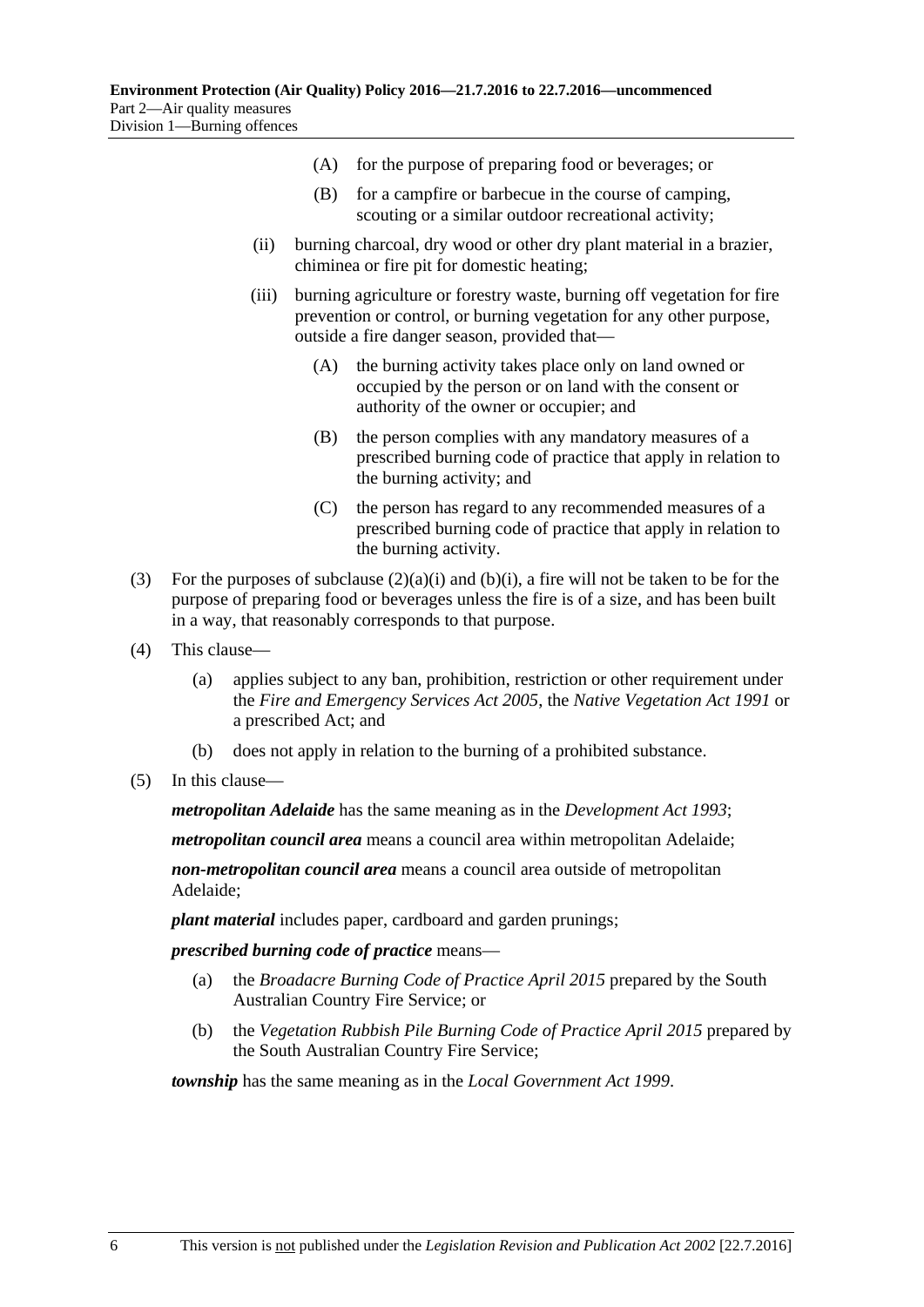### <span id="page-6-0"></span>**6—Burning permits**

- (1) The Authority or relevant council delegate may issue a permit (a *burning permit*) authorising a person or class of persons to carry out any 1 or more of the following burning activities outside of a fire danger season:
	- (a) burning agriculture or forestry waste; or
	- (b) burning off vegetation for fire prevention or control; or
	- (c) burning vegetation for any other purpose.
- (2) An application for a burning permit must be made in writing in a manner and form determined by the Authority or relevant council delegate.
- <span id="page-6-1"></span>(3) A burning permit—
	- (a) is issued—
		- (i) by notice in writing to the person to whom the permit applies; or
		- (ii) by notice published on the relevant council's website and in a newspaper circulating within the council area; and
	- (b) must specify the conditions to which the permit is subject, which may include—
		- (i) a condition requiring the burning activity to take place only during specified times or periods, under specified circumstances or in a specified manner; or
		- (ii) a condition permitting only specified matter or a specified class of matter to be burned; or
		- (iii) any other condition considered necessary or desirable to control or minimise air pollution from the burning activity; and
	- (c) cannot authorise a person to carry out a burning activity on land if the person is not the owner or occupier of the land or does not have the consent or authority of the owner or occupier; and
	- (d) cannot authorise the burning of a prohibited substance; and
	- (e) comes into operation on the day on which it is issued or such later date as may be specified in the permit; and
	- (f) remains in force according to its terms for a period specified in the permit or until revoked; and
	- (g) may be varied or revoked at any time by further notice given in the same manner as for its issuing (under [paragraph](#page-6-1) (a)).
- (4) An application for a burning permit may be refused on the grounds that the applicant is not a suitable person to be issued with such a permit.
- (5) The fact that the holder of a burning permit has complied with the conditions of the permit does not of itself—
	- (a) relieve the holder from liability for any loss, damage or harm caused by a fire lit under the authority of the permit; or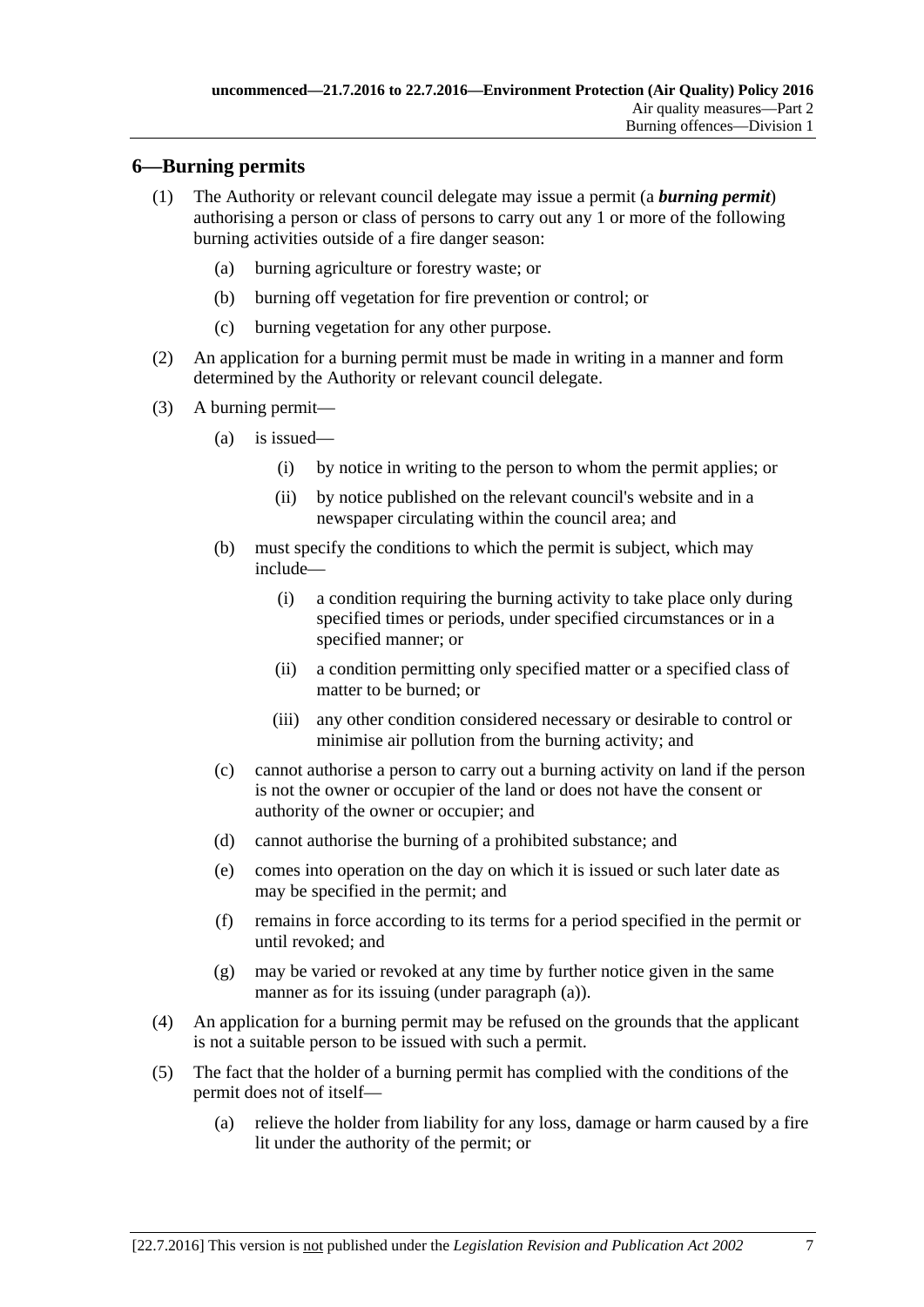- (b) prevent proceedings for enforcement of the general environmental duty under section 25 of the Act, or for any offence under the Act, in relation to the burning activity.
- (6) In this clause—

*relevant council delegate*, for a burning permit authorising a burning activity within a council area, means—

- (a) if the council for the area is an administering agency—
	- (i) that administering agency; or
	- (ii) any person or body (as contemplated under section 18C of the Act) to which that administering agency's functions under this clause have been delegated; or
- (b) any council, officer of the council or other person or body (as contemplated under section 115 of the Act) to which the Authority's powers or functions under this clause have been delegated.

## <span id="page-7-4"></span><span id="page-7-0"></span>**7—Burning of prohibited substances**

(1) A person must not cause or permit the burning of a substance listed in [Schedule](#page-13-0) 1 (a *prohibited substance*) by fire, whether inside a building or in the open.

Mandatory provision: Category B offence.

(2) [Subclause](#page-7-4) (1) does not apply in relation to the burning of a prohibited substance by fire in accordance with an environmental authorisation.

## <span id="page-7-1"></span>**8—Environmental harm**

For the purposes of section  $5(1)(b)$  of the Act, the emission to the environment of ash or other residual matter caused by burning a prohibited substance by fire in contravention of [clause](#page-7-0) 7 is declared to constitute environmental harm.

## <span id="page-7-2"></span>**Division 2—Solid fuel heaters**

## <span id="page-7-5"></span><span id="page-7-3"></span>**9—Sale of solid fuel heaters**

- <span id="page-7-6"></span>(1) A person must not sell a solid fuel heater unless—
	- (a) the heater is marked as being compliant with AS/NZS 4012:2014 and AS/NZS 4013:2014; and
	- (b) a certificate of compliance exists in relation to the heater; and
	- (c) in the case of the sale to a person whose business includes the wholesale or retail sale of heaters, a copy of the certificate has been given to the purchaser.

Mandatory provision: Category B offence.

- (2) If the Authority is satisfied that an overseas standard applies to the solid fuel heater and contains measures that are equivalent to, or more stringent than, a standard referred to in [subclause](#page-7-5) (1), the Authority may determine that this clause applies as if a reference to that standard so referred to were a reference to the overseas standard.
- (3) This clause does not apply in relation to a solid fuel heater that is a fixture in premises that are being sold.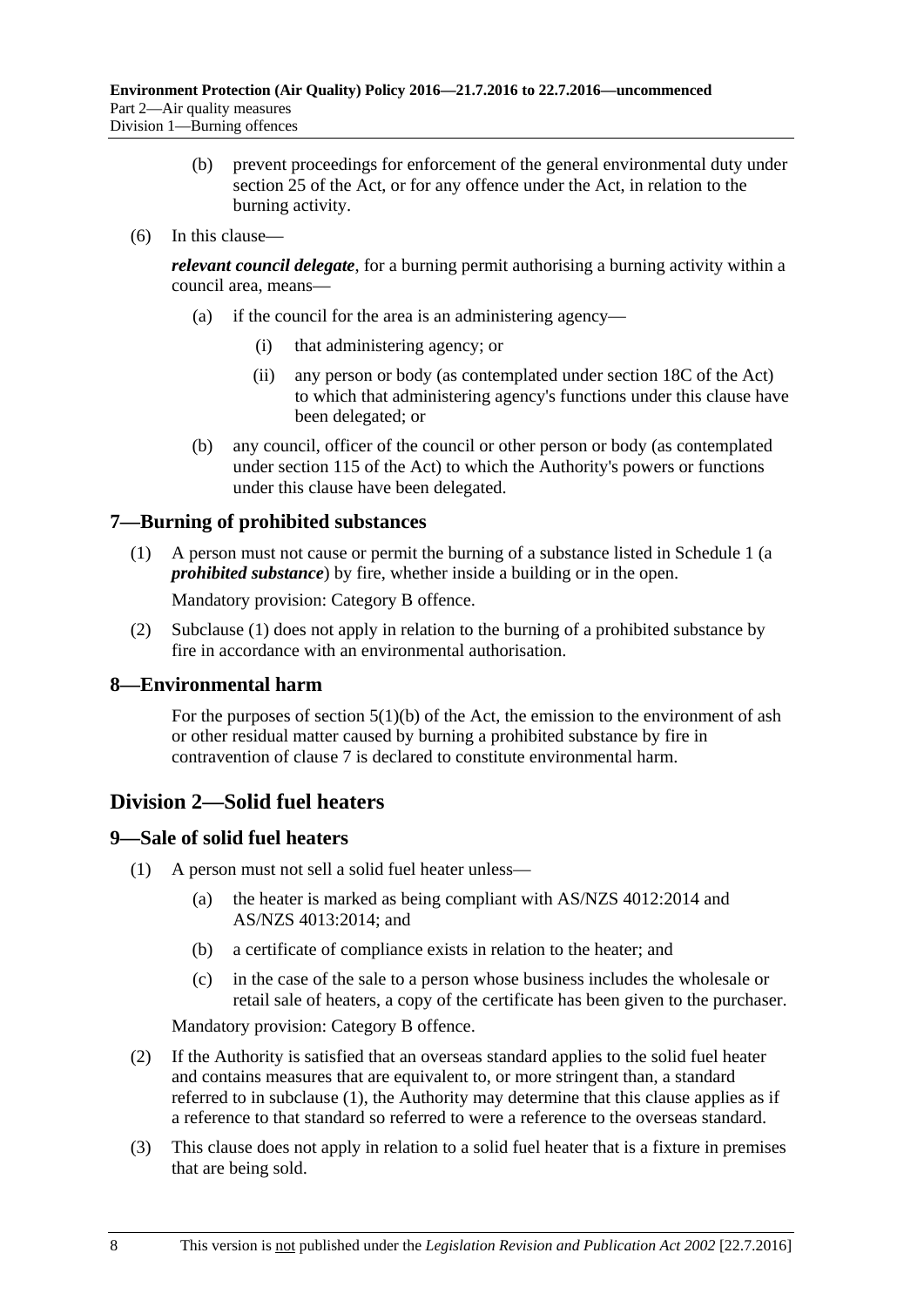### <span id="page-8-0"></span>**10—Installation of solid fuel heaters**

(1) A person must not install a solid fuel heater unless the heater is marked as being compliant with AS/NZS 4012:2014 and AS/NZS 4013:2014.

Mandatory provision: Category B offence.

(2) A person must, when installing a solid fuel heater, comply with any mandatory measures of AS/NZS 2918:2001, AS/NZS 4012:2014 and AS/NZS 4013:2014 that apply in relation to the installation of solid fuel heaters of that kind.

Mandatory provision: Category B offence.

- (3) A person must, when installing a solid fuel heater, have regard to any recommended measures of AS/NZS 2918:2001, AS/NZS 4012:2014 and AS/NZS 4013:2014 that apply in relation to the installation of solid fuel heaters of that kind.
- (4) If the Authority is satisfied that an overseas standard applies to the solid fuel heater and contains measures that are equivalent to, or more stringent than, a standard referred to in a preceding provision in this clause, the Authority may determine that the provision applies as if a reference to that standard so referred to were a reference to the overseas standard.

## <span id="page-8-1"></span>**11—Interference with solid fuel heaters**

- (1) A person must not—
	- (a) alter, or cause or permit the alteration of, the structure, exhaust system or air inlet of a solid fuel heater in relation to which a certificate of compliance exists; or
	- (b) mark a heater, or cause or permit a heater to be marked, as being compliant with the solid fuel heater standards referred to in clause  $9(1)(a)$  if the heater is not of a model that is the subject of a certificate of compliance to that effect.

Mandatory provision: Category B offence.

(2) Nothing in this clause prevents a person from carrying out genuine repair work on a heater.

## <span id="page-8-3"></span><span id="page-8-2"></span>**12—Prevention of excessive smoke**

- (1) The owner or occupier of premises at which a solid fuel heater is used must not cause or permit excessive smoke to be emitted to the air from the heater. Mandatory provision: Category B offence.
- (2) Without limiting the circumstances in which smoke may be taken to be excessive for the purposes of [subclause](#page-8-3) (1), smoke emitted to the air from a solid fuel heater will be taken to be excessive if a visible plume of smoke extends into the air from the flue or chimney of the heater for a continuous period of not less than 10 minutes, including a period of not less than 30 seconds when the plume extends into the air at least 10 metres from the point at which the smoke is emitted from the flue or chimney.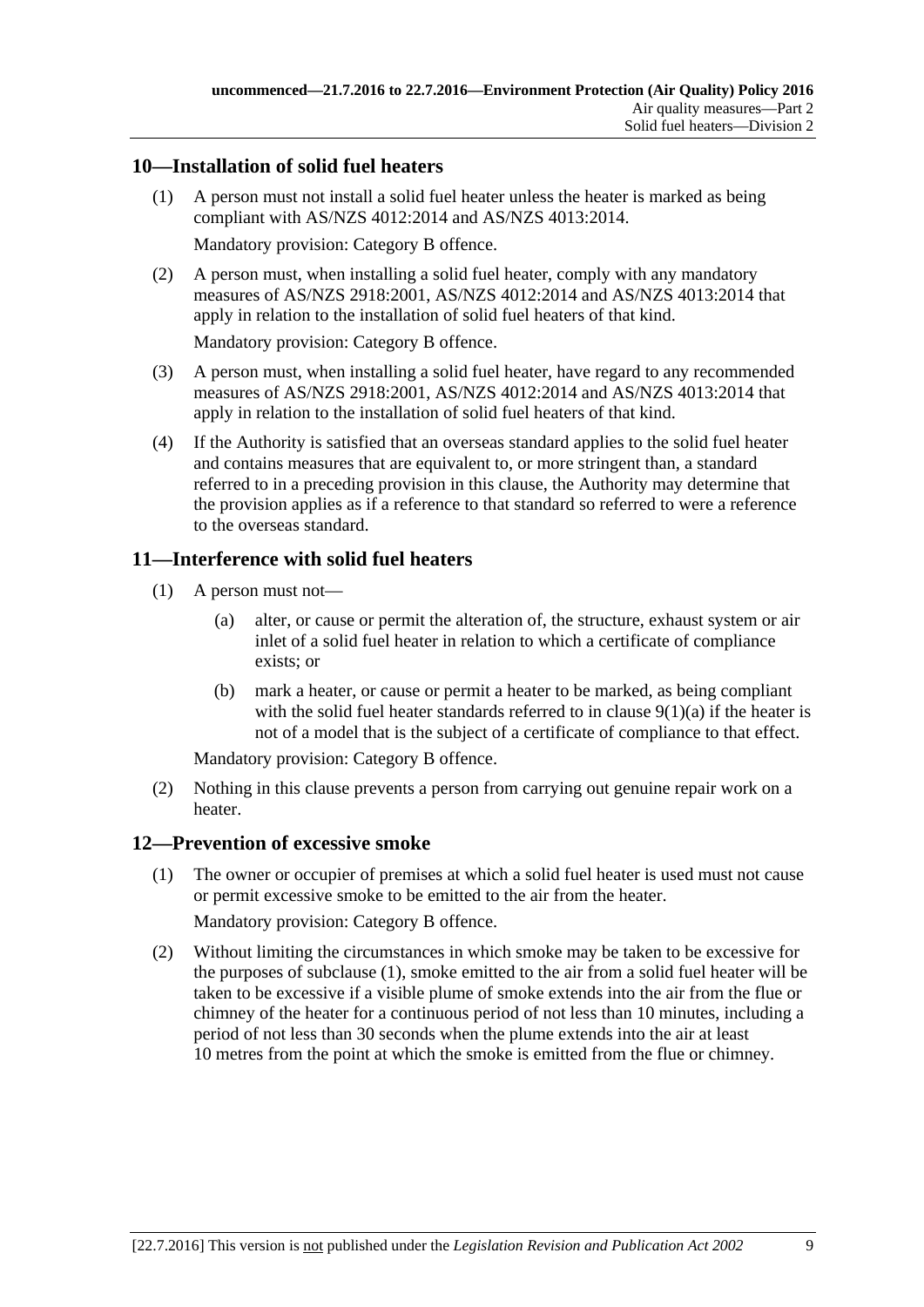#### <span id="page-9-4"></span><span id="page-9-0"></span>**13—Sale of green firewood etc**

(1) Subject to [subclause](#page-9-3) (2), a person must not cause or permit the sale of firewood or other solid fuel for use in a solid fuel heater if the moisture content of the firewood or other solid fuel exceeds 25% dry weight (when measured in accordance with AS/NZS 1080.1:2012).

Mandatory provision: Category B offence.

- <span id="page-9-3"></span>(2) [Subclause](#page-9-4) (1) does not apply to the sale of firewood or other solid fuel to a wholesaler or retailer of firewood or solid fuel.
- <span id="page-9-5"></span>(3) If a retailer stores firewood or other solid fuel with a moisture content exceeding 25% dry weight (when measured in accordance with AS/NZS 1080.1:2012) on retail premises, the firewood or other solid fuel must be kept in a separate area that is clearly marked by a sign stating that the firewood or other solid fuel in that area is not available for retail sale.

Mandatory provision: Category B offence.

- (4) A retailer commits an offence against [subclause](#page-9-4) (1) or [\(3\)](#page-9-5) if a selection of 10 or more pieces of the wood or other solid fuel available for retail sale on the retailer's premises exceeds 25% dry weight (when measured in accordance with AS/NZS 1080.1:2012).
- (5) In this clause—

*retail premises*, in relation to firewood or other solid fuel, includes any place or vehicle occupied by the retailer for the purpose of selling the firewood or solid fuel.

## <span id="page-9-1"></span>**Division 3—Localised air quality objectives**

### <span id="page-9-6"></span><span id="page-9-2"></span>**14—Localised air quality objectives**

- (1) The Authority may, by amendment of this policy under [clause](#page-11-1) 17, declare that localised air quality objectives apply within a designated area of the State.
- (2) A declaration under [subclause](#page-9-6) (1)—
	- (a) must specify—
		- (i) the designated area, by map or description (or both); and
		- (ii) the air quality objectives sought to be achieved by the declaration; and
		- (iii) the class of persons to which the declaration applies; and
	- (b) may specify—
		- (i) measures for achieving the air quality objectives, including—
			- (A) mandatory or recommended measures regarding emission concentrations for particular pollutants; and
			- (B) any other mandatory or recommended measures; or
		- (ii) the testing, monitoring or modelling methodology to be used in determining compliance with the measures.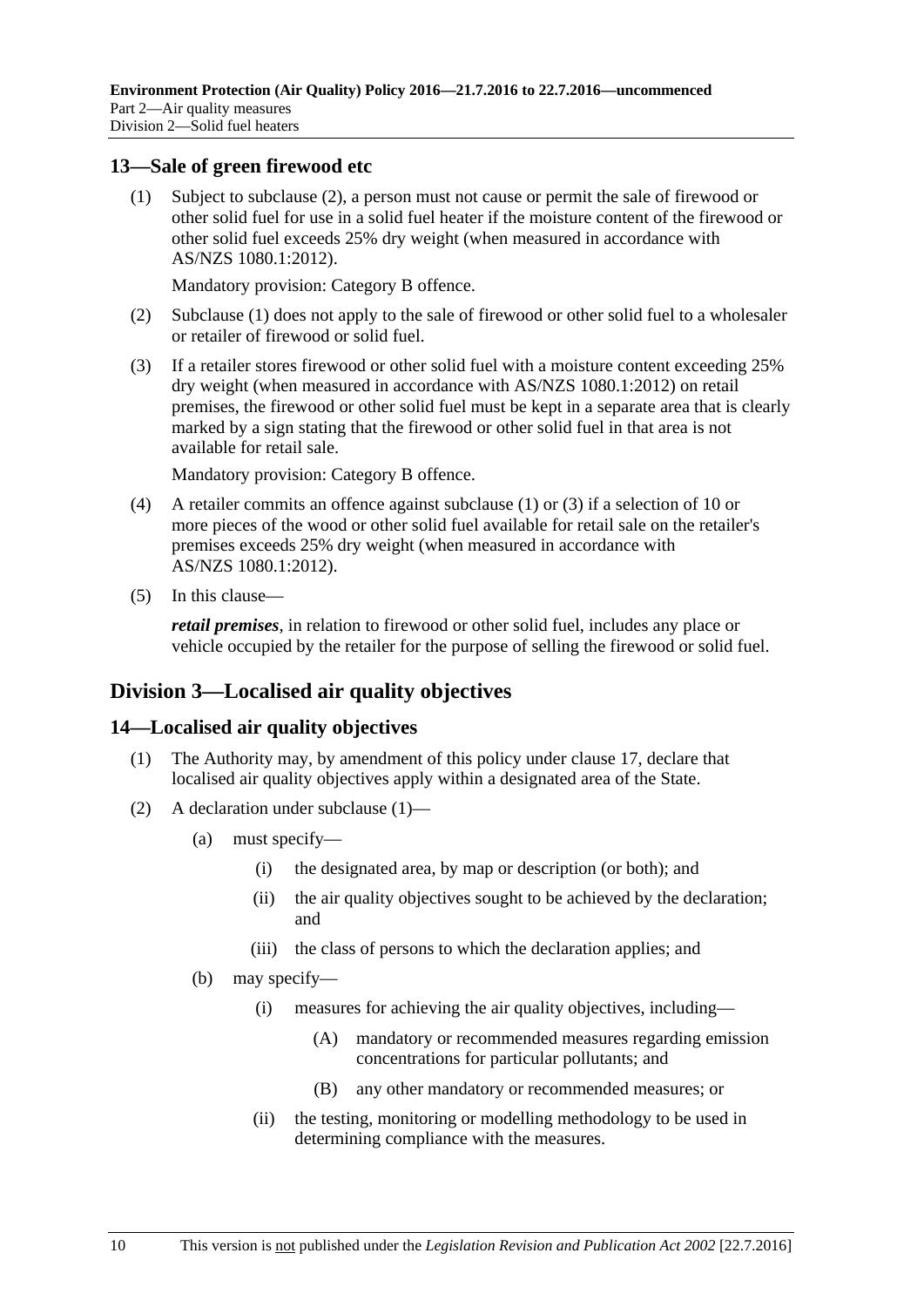(3) A person to whom a declaration under [subclause](#page-9-6) (1) applies must comply with any mandatory measures specified in the declaration.

Mandatory provision: Category B offence.

- (4) A person to whom a declaration under [subclause](#page-9-6) (1) applies must have regard to any recommended measures specified in the declaration.
- (5) If another provision of this policy is inconsistent with a declaration under [subclause](#page-9-6) (1), the former will not apply to the extent of the inconsistency.

## <span id="page-10-0"></span>**Division 4—Miscellaneous**

### <span id="page-10-1"></span>**15—Taking reasonable and practicable measures to avoid emissions from premises**

- (1) The occupier of premises (other than domestic premises) must ensure that the emission of pollutants to air from the premises is not caused through any failure to take reasonable and practicable measures—
	- (a) to maintain fuel-burning equipment, control equipment or any other plant or equipment in an efficient condition; or
	- (b) to operate fuel-burning equipment, control equipment or any other plant or equipment in a proper and efficient manner; or
	- (c) to carry out maintenance of fuel-burning equipment, control equipment or any other plant or equipment in a proper and efficient manner; or
	- (d) to process, handle, move or store goods or materials in or on the premises in a proper and efficient manner.

Mandatory provision: Category B offence.

(2) In this clause—

*control equipment* means any device that controls, limits, measures, records or indicates air pollution;

*fuel-burning equipment* means any machine, engine, apparatus or structure in which, or in the operation of which, combustible material is burned, but does not include a motor vehicle.

### <span id="page-10-3"></span><span id="page-10-2"></span>**16—Testing points**

- (1) The Authority or another administering agency may, by notice in writing to the occupier of premises (other than domestic premises) at which an activity is carried on that causes the emission of pollutants to the air, fix a suitable testing point at the premises to enable the Authority or another administering agency to evaluate the emissions from the premises.
- (2) An occupier to whom a notice has been given under [subclause](#page-10-3) (1) must ensure that the testing point is, at all times, in a suitable condition and available for testing on request by an authorised officer.

Mandatory provision: Category B offence.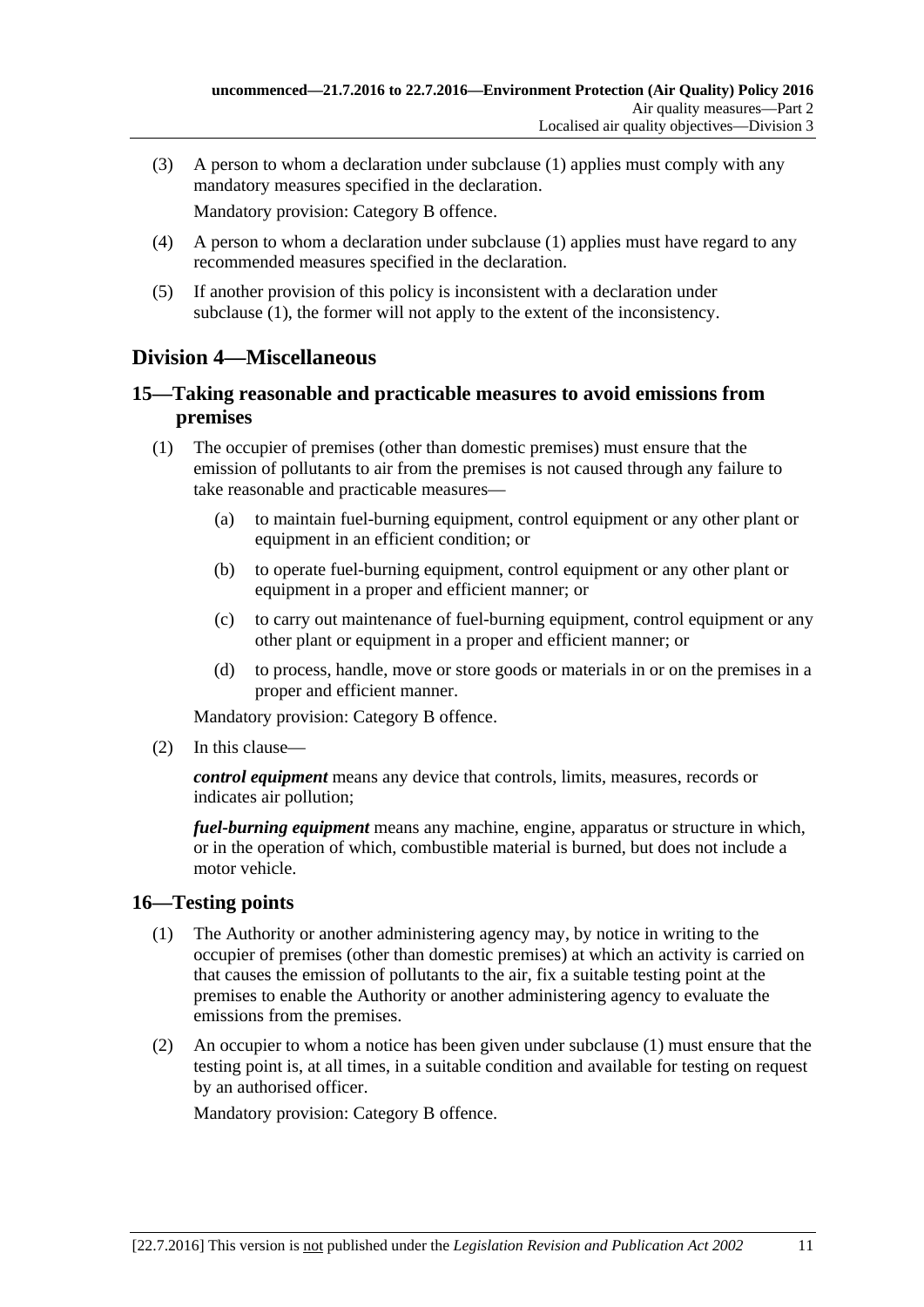## <span id="page-11-0"></span>**Part 3—Matters relating to Part 5 of Act**

#### <span id="page-11-1"></span>**17—Amendment of policy by Gazette notice under section 32 of Act**

- <span id="page-11-3"></span><span id="page-11-2"></span>(1) Pursuant to section  $32(1)(c)$  of the Act, this policy may be amended by the Minister, by notice in the Gazette—
	- (a) so as to modify the definition of *prescribed burning code of practice* for the purposes of [clause](#page-4-2) 5; or
	- (b) so as to modify the references to the moisture content of firewood or other solid fuel in [clause](#page-9-0) 13 from "25%" to a lower percentage; or
	- (c) so as to declare, for the purposes of [clause](#page-9-2) 14, that localised air quality objectives apply within a designated area of the State;
	- (d) so as to modify any Schedule in this policy (other than [Schedule](#page-22-0) 5); or
	- (e) as a consequence of—
		- (i) an amendment to the Act, the making, variation or revocation of regulations under the Act or the making, amendment or revocation of another environment protection policy; or
		- (ii) the amendment, revocation or substitution of another Act, or a code, standard, guidelines or other document, referred to in the policy; or
	- (f) so as to make any other amendments (including amendment of [Part](#page-1-0) 1) as a consequence of an amendment referred to in a preceding subparagraph.
- (2) An amendment is to be in the form of a textual amendment and, as such, a provision may be deleted from, substituted in or inserted into the policy and material may be deleted from, substituted in or inserted into a provision of the policy.
- (3) The Authority cannot make a recommendation to the Minister for an amendment referred to in this clause unless—
	- (a) the proposal has been reduced to writing, clearly setting out the purpose and likely impact of and reasons for the proposed amendment; and
	- (b) in addition, in the case of an amendment under [subclause](#page-11-2)  $(1)(b)$ or [\(c\)—](#page-11-3)consultation has been undertaken as follows:
		- (i) relevant organisations and industries and the community likely to be affected by the proposed amendment have been consulted;
		- (ii) the views expressed by those consulted have been considered by the Authority and communicated to the Minister.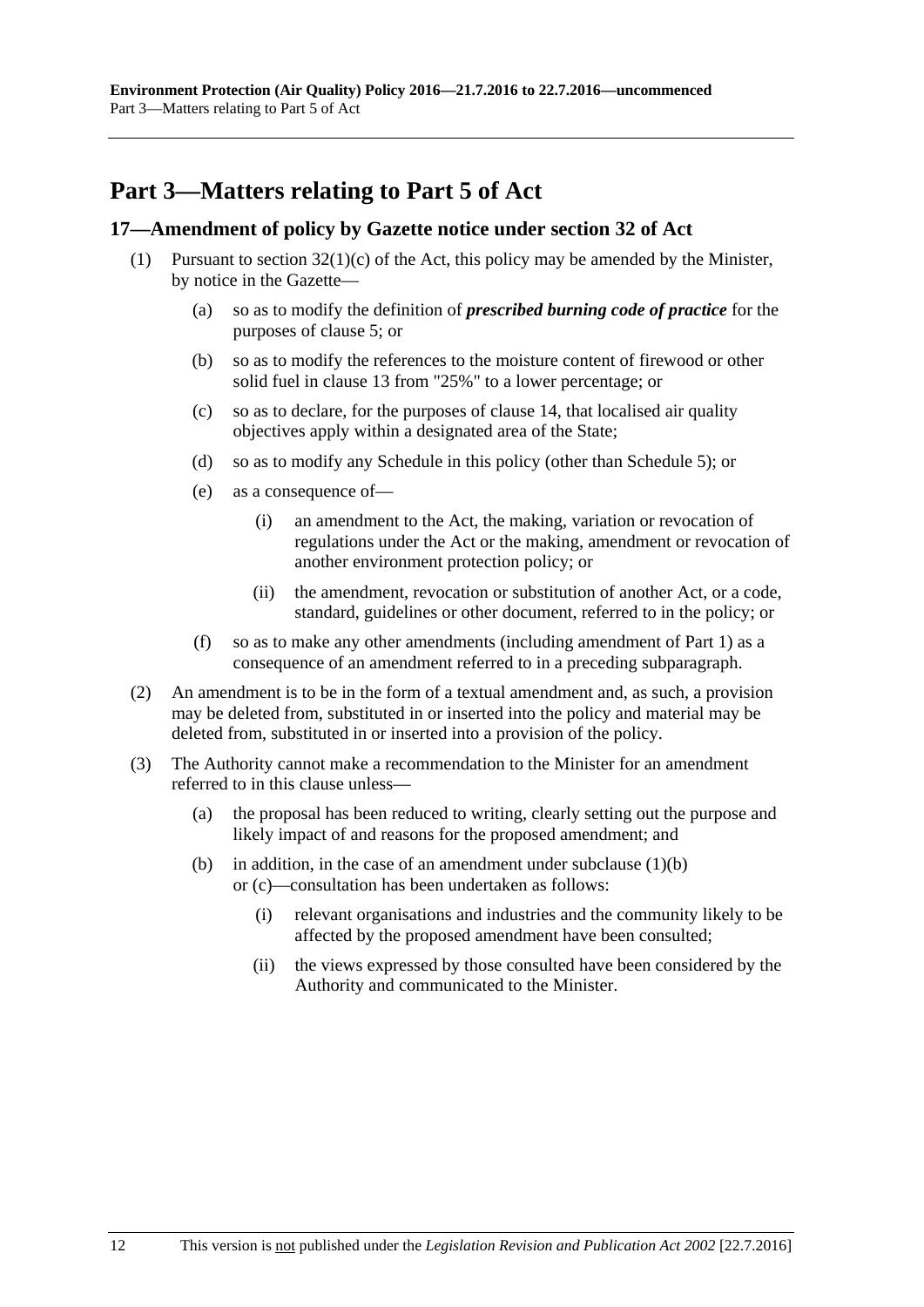## <span id="page-12-0"></span>**Part 4—Matters relating to Part 6 of Act**

### <span id="page-12-1"></span>**18—Matters relating to Part 6 of Act**

- <span id="page-12-3"></span><span id="page-12-2"></span>(1) In determining any matters under Part 6 of the Act in relation to an activity (including a related development), the Authority must take into account the following matters (to the extent to which they are relevant):
	- (a) *ground level concentrations*—whether the activity has resulted, or may result, in the concentration of a pollutant specified in column 1 of the table in [Schedule](#page-13-3) 2 clause 2 exceeding the maximum concentrations specified in column 4 or 5 for that pollutant over the averaging time specified in column 3 for that pollutant (based on evaluations at ground level using a prescribed testing, assessment, monitoring or modelling methodology for the pollutant and activity);
	- (b) *odour levels*—whether the activity has resulted, or may result, in the number of odour units specified in column 2 of the table in [Schedule](#page-20-0) 3 being exceeded for the number of persons specified in column 1 over a 3 minute averaging time 99.9% of the time (based on evaluations at ground level using a prescribed testing, assessment, monitoring or modelling methodology for the pollutant and activity);
	- (c) *stack emissions*—if the Authority is satisfied that it is not reasonably practicable or feasible to make evaluations in relation to the activity under [paragraph](#page-12-2) (a) or [\(b\)—](#page-12-3)whether the activity (being an activity specified in column 2 of the table in [Schedule](#page-21-0) 4) has resulted, or may result, in the emission to air of a pollutant specified in column 1 of the table in [Schedule](#page-21-0) 4—
		- (i) at a level exceeding that specified for the pollutant in column 3; or
		- (ii) in contravention of a requirement (if any) specified for the pollutant in column 4,

<span id="page-12-4"></span>(based on evaluations at the stack using a prescribed testing, assessment, monitoring or modelling methodology for the pollutant and activity);

- (d) *evaluation distances*—whether the assessment requirements set out in the document entitled *Evaluation Distances for Effective Air Quality and Noise Management 2016* prepared by the Authority give rise to requirements for separation distances between the activity and other premises;
- (e) *localised air quality objectives*—any localised air quality objectives (within the meaning of [clause](#page-9-2) 14) that apply in relation to the activity;
- (f) *any other kind of air pollution*—whether the activity has resulted or may result in the pollution of the air in any other manner;
- (g) *requirements to be imposed on all relevant persons*—the requirements that should, in the event of an environmental authorisation being granted, be imposed on all relevant persons for the purposes of preventing or minimising the pollution of the air or its harmful effects.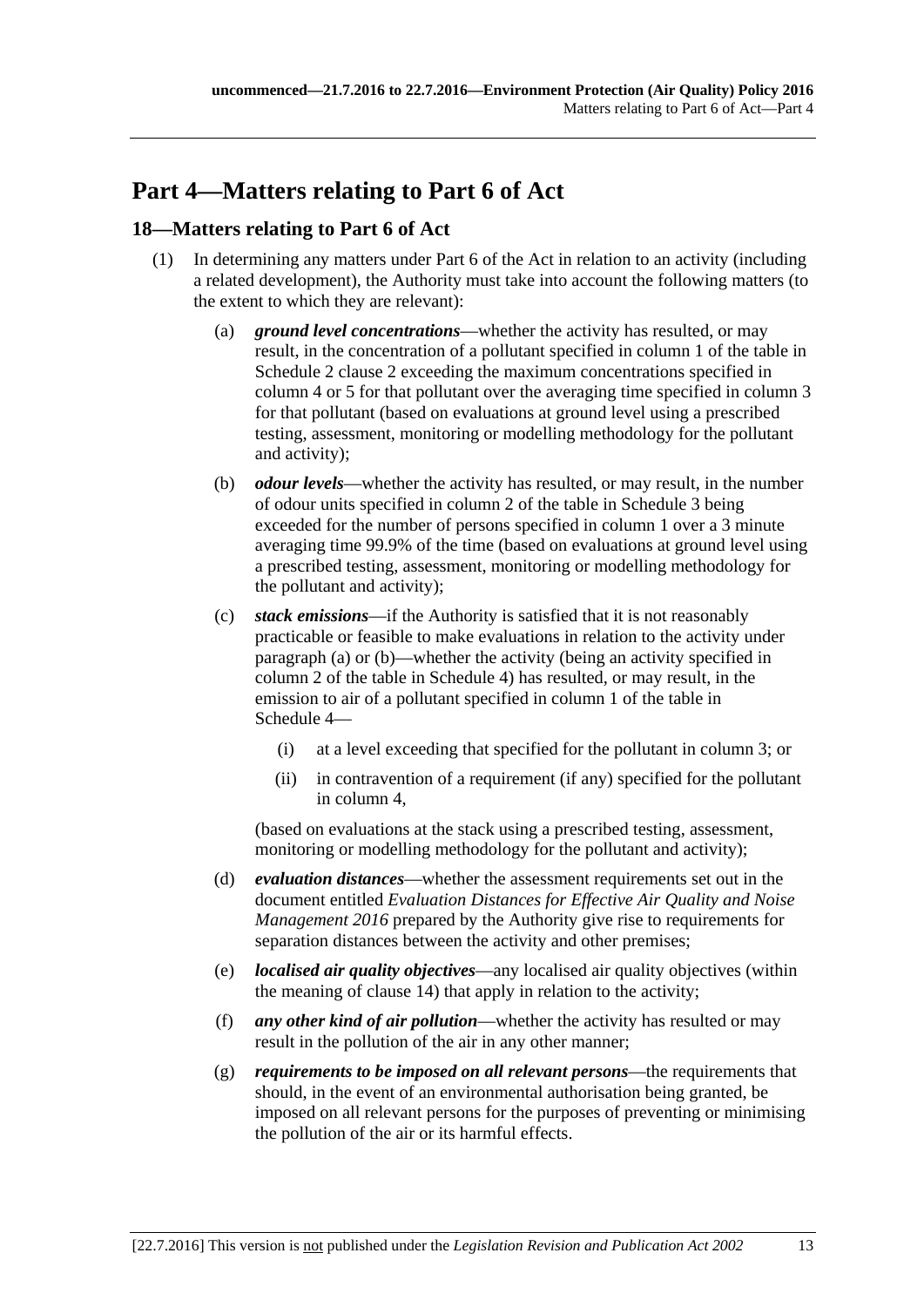(2) In this clause—

*prescribed testing, assessment, monitoring or modelling methodology*, for a pollutant or activity, means—

- (a) a testing, assessment, monitoring or modelling methodology set out for the pollutant or activity in—
	- (i) *Ambient Air Quality Assessment 2016* prepared by the Authority; or
	- (ii) *Emission Testing Methodology for Air Pollution 2012* prepared by the Authority; or
- (b) some other testing, assessment, monitoring or modelling methodology approved by the Authority for the pollutant or activity.

## <span id="page-13-0"></span>**Schedule 1—Prohibited substances**

A listed waste (ie waste of a kind specified in Schedule 1 Part B of the Act)

Copper chromium arsenate or other timber preservation chemicals

Plastics

Tyre waste

<span id="page-13-1"></span>A substance or material containing, or contaminated with, any substance listed above.

## **Schedule 2—Ground level concentrations (clause [18\(1\)\(a\)\)](#page-12-2)**

### <span id="page-13-2"></span>**1—Interpretation**

(1) In this Schedule—

*IARC* means the International Agency for Research on Cancer;

*USEPA* means the United States Environmental Protection Agency.

(2) A reference to a classification specified in column 2 of the table in [clause](#page-13-3) 2 followed by "(IARC)" or "(USEPA)" is a reference to that classification as determined by IARC or USEPA (as the case may be).

#### <span id="page-13-3"></span>**2—Ground level concentrations**

| <b>Pollutant</b> | <b>Classification</b>      | Averaging<br>time | <b>Maximum</b><br>concentration<br>$(mg/m3$ unless<br>otherwise<br>specified) | <b>Maximum</b><br>concentration<br>(ppm) |
|------------------|----------------------------|-------------------|-------------------------------------------------------------------------------|------------------------------------------|
| Acetaldehyde     | Odour                      | 3 minutes         | 0.083                                                                         | 0.042                                    |
|                  | Toxicity                   | 3 minutes         | 6.44                                                                          | 3.2                                      |
| Acetic acid      | Odour                      | 3 minutes         | 0.55                                                                          | 0.20                                     |
|                  | Toxicity                   | 3 minutes         | 0.9                                                                           | 0.32                                     |
| Acetone          | Toxicity                   | 3 minutes         | 44                                                                            | 16.7                                     |
| Acrolein         | extremely toxic<br>(USEPA) | 3 minutes         | 0.00084                                                                       | 0.00033                                  |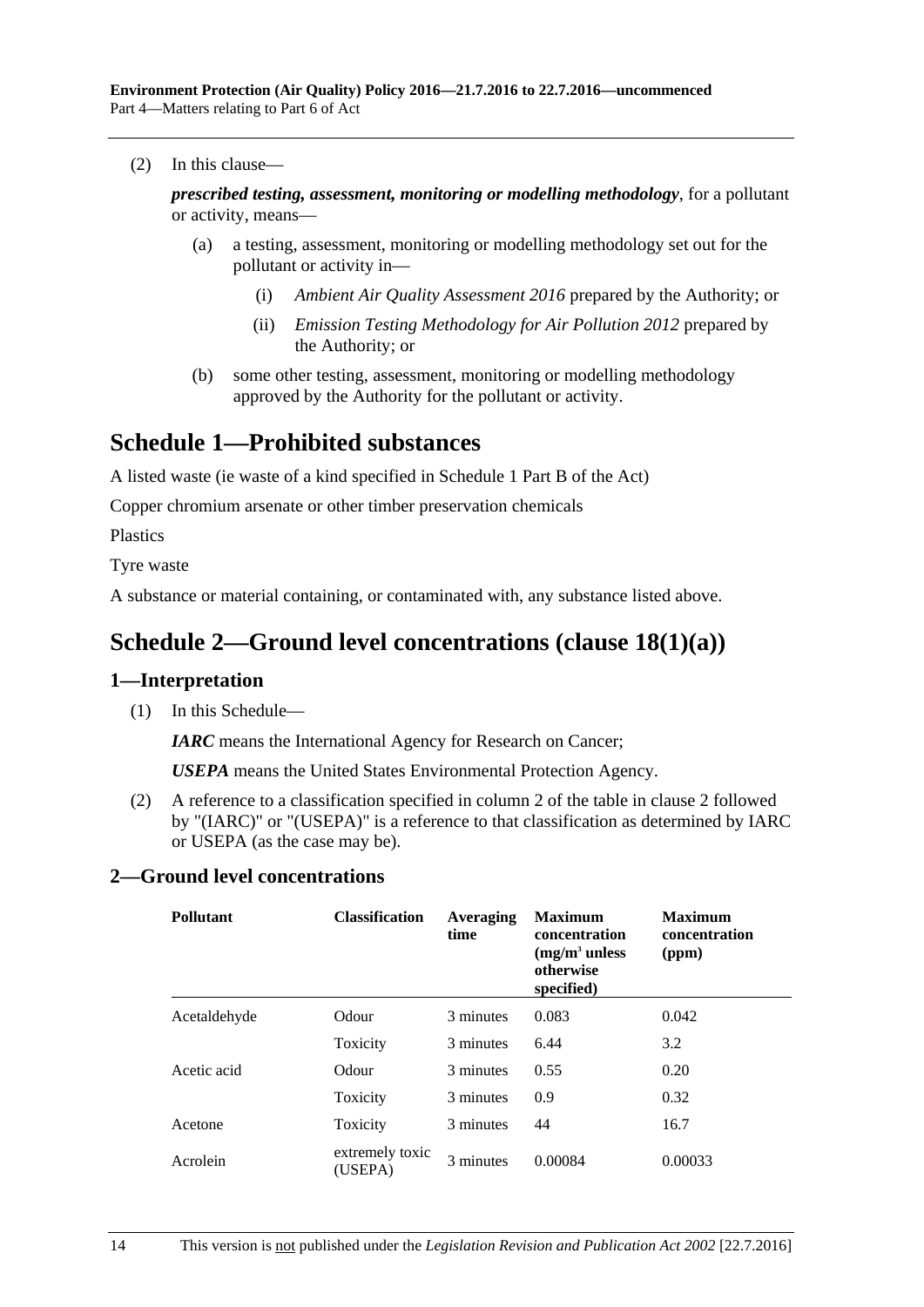| <b>Pollutant</b>                                                      | <b>Classification</b>            | <b>Averaging</b><br>time | <b>Maximum</b><br>concentration<br>$(mg/m3$ unless<br>otherwise<br>specified) | <b>Maximum</b><br>concentration<br>(ppm) |
|-----------------------------------------------------------------------|----------------------------------|--------------------------|-------------------------------------------------------------------------------|------------------------------------------|
| Acrylic acid                                                          | Toxicity                         | 3 minutes                | 0.22                                                                          | 0.067                                    |
| Acrylonitrile                                                         | Group 2B<br>carcinogen<br>(IARC) | 3 minutes                | 0.015                                                                         | 0.0067                                   |
| Alpha chlorinated<br>toluenes and benzoyl<br>chloride                 | Group 2A<br>carcinogen<br>(IARC) | 3 minutes                | 0.019                                                                         | 0.0033                                   |
| Ammonia                                                               | Toxicity                         | 3 minutes                | 0.66                                                                          | 0.83                                     |
| Aniline                                                               | Toxicity                         | 3 minutes                | 0.27                                                                          | 0.067                                    |
| Antimony and<br>compounds                                             | Toxicity                         | 3 minutes                | 0.019                                                                         |                                          |
| Arsenic and compounds                                                 | Group 1<br>carcinogen<br>(IARC)  | 3 minutes                | 0.00019                                                                       |                                          |
| Asbestos                                                              | Group 1<br>carcinogen<br>(IARC)  | 3 minutes                | 0.33 fibres/litre                                                             |                                          |
| Asphalt (petroleum)<br>fumes                                          | Toxicity                         | 3 minutes                | 0.19                                                                          |                                          |
| Barium (soluble<br>compound)                                          | Toxicity                         | 3 minutes                | 0.019                                                                         |                                          |
| Benzene                                                               | Group 1<br>carcinogen<br>(IARC)  | 3 minutes                | 0.058                                                                         | 0.017                                    |
|                                                                       |                                  | 12 months                | 0.01                                                                          | 0.003                                    |
| Benzo(a)pyrene as a<br>marker for polycyclic<br>aromatic hydrocarbons | Group 1<br>carcinogen<br>(IARC)  | 3 minutes                | 0.0008                                                                        |                                          |
|                                                                       |                                  | 12 months                | $0.3$ nanogram/m <sup>3</sup>                                                 |                                          |
| Beryllium and beryllium Group 1<br>compounds                          | carcinogen<br>(IARC)             | 3 minutes                | 0.000008                                                                      |                                          |
| Biphenyl                                                              | Toxicity                         | 3 minutes                | 0.047                                                                         | 0.0067                                   |
| Bromochloromethane                                                    | Toxicity                         | 3 minutes                | 38                                                                            | 6.7                                      |
| <b>Bromoform</b><br>(tribromomethane)                                 | Toxicity                         | 3 minutes                | 0.19                                                                          | 0.017                                    |
| Bromotrifluoromethane                                                 | Toxicity                         | 3 minutes                | 222                                                                           | 33                                       |
| 1,3-butadiene                                                         | Group 1<br>carcinogen<br>(IARC)  | 3 minutes                | 0.08                                                                          | 0.033                                    |
| n-Butanol                                                             | Odour                            | 3 minutes                | 0.98                                                                          | 0.3                                      |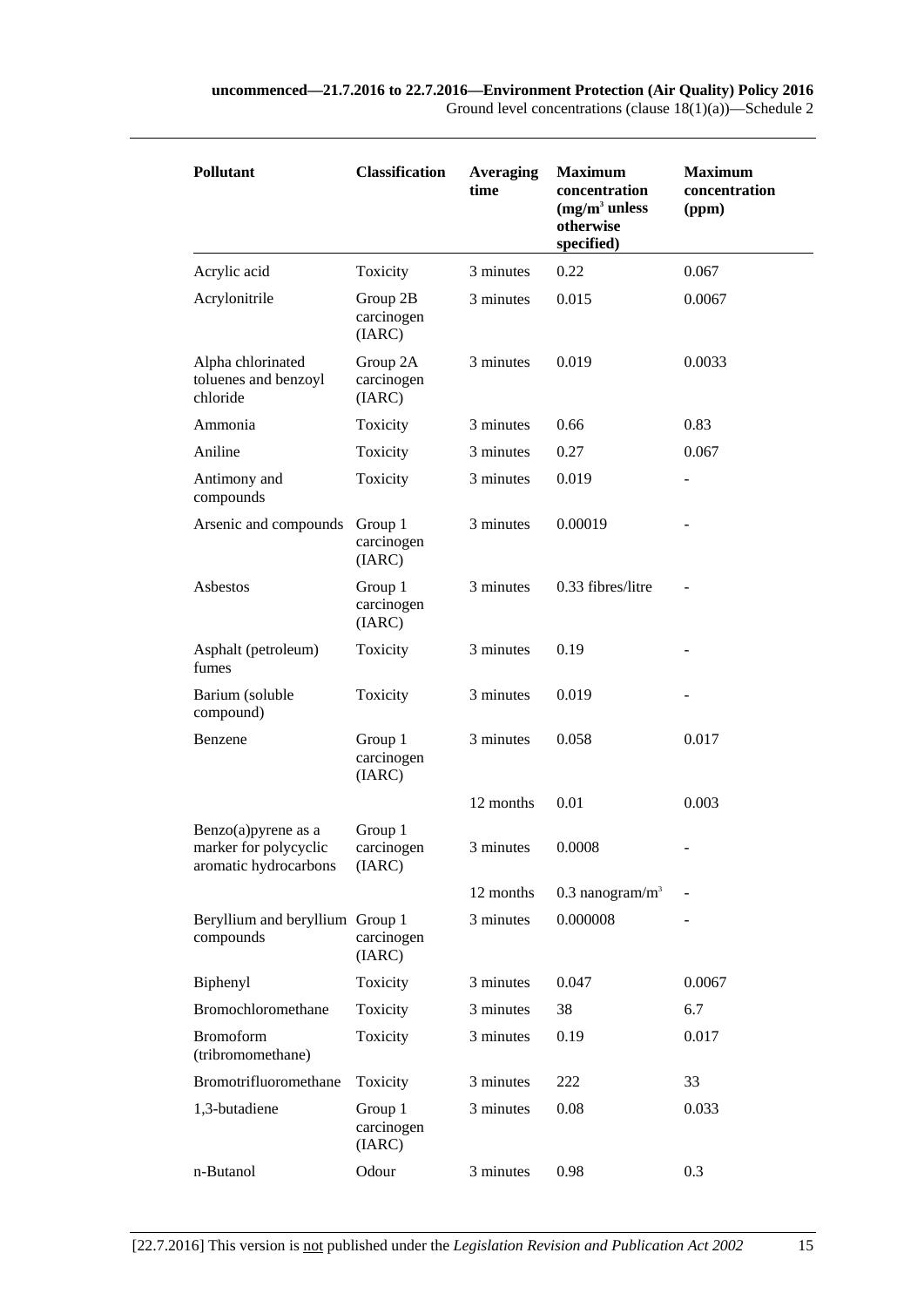#### **Environment Protection (Air Quality) Policy 2016—21.7.2016 to 22.7.2016—uncommenced** Schedule 2—Ground level concentrations (clause 18(1)(a))

| <b>Pollutant</b>                             | <b>Classification</b>                              | <b>Averaging</b><br>time | <b>Maximum</b><br>concentration<br>$(mg/m3$ unless<br>otherwise<br>specified) | <b>Maximum</b><br>concentration<br>(ppm) |
|----------------------------------------------|----------------------------------------------------|--------------------------|-------------------------------------------------------------------------------|------------------------------------------|
|                                              | Toxicity                                           | 3 minutes                | 5.57                                                                          | 1.7                                      |
| n-Butyl acetate                              | Odour                                              | 3 minutes                | 2.02                                                                          | 0.39                                     |
|                                              | Toxicity                                           | 3 minutes                | 26                                                                            | 5.0                                      |
| Butyl acrylate                               | Odour                                              | 3 minutes                | 0.2                                                                           | 0.035                                    |
| Butyl mercaptan                              | Odour                                              | 3 minutes                | 0.013                                                                         | 0.004                                    |
|                                              | Toxicity                                           | 3 minutes                | 0.066                                                                         | 0.017                                    |
| Cadmium and cadmium<br>compounds             | Toxicity; Group 13 minutes<br>carcinogen<br>(IARC) |                          | 0.000036                                                                      |                                          |
| Carbon black                                 | Toxicity                                           | 3 minutes                | 0.11                                                                          |                                          |
| Carbon disulphide                            | Odour                                              | 3 minutes                | 0.14                                                                          | 0.042                                    |
|                                              | Toxicity                                           | 3 minutes                | 1.02                                                                          | 0.32                                     |
| Carbon monoxide                              | Toxicity                                           | 1 hour                   | 31.24                                                                         | 25                                       |
|                                              |                                                    | 8 hours                  | 11.25                                                                         | 9.0                                      |
| Carbon tetrachloride<br>(tetrachloromethane) | Toxicity                                           | 3 minutes                | 0.023                                                                         | 0.0033                                   |
| Chlorine                                     | Toxicity                                           | 3 minutes                | 0.11                                                                          | 0.033                                    |
| Chlorine dioxide                             | Toxicity                                           | 3 minutes                | 0.01                                                                          | 0.0033                                   |
| Chlorobenzene                                | Odour                                              | 3 minutes                | 0.22                                                                          | 0.042                                    |
|                                              | Toxicity                                           | 3 minutes                | 1.64                                                                          | 0.32                                     |
| Chloroform<br>(trichloromethane)             | Toxicity                                           | 3 minutes                | 1.75                                                                          | 0.33                                     |
| Chloromethane (methyl<br>chloride)           | Toxicity                                           | 3 minutes                | 3.7                                                                           | 1.7                                      |
| Chromium (III)<br>compounds                  | Toxicity                                           | 3 minutes                | 0.019                                                                         |                                          |
| Chromium VI<br>compounds                     | Group 1<br>carcinogen<br>(IARC)                    | 3 minutes                | 0.00019                                                                       |                                          |
| Copper dusts and mists                       | Toxicity                                           | 3 minutes                | 0.036                                                                         |                                          |
| Copper fume                                  | Toxicity                                           | 3 minutes                | 0.0073                                                                        |                                          |
| Cotton dust (raw)                            | Toxicity                                           | 3 minutes                | 0.0073                                                                        |                                          |
| Crotonaldehyde                               | Toxicity                                           | 3 minutes                | 0.22                                                                          | 0.067                                    |
| Cumene (isopropyl<br>benzene)                | Odour                                              | 3 minutes                | 0.043                                                                         | 0.008                                    |
|                                              | Toxicity                                           | 3 minutes                | 8.8                                                                           | 1.6                                      |
| Cyclohexane                                  | Toxicity                                           | 3 minutes                | 38.2                                                                          | 10                                       |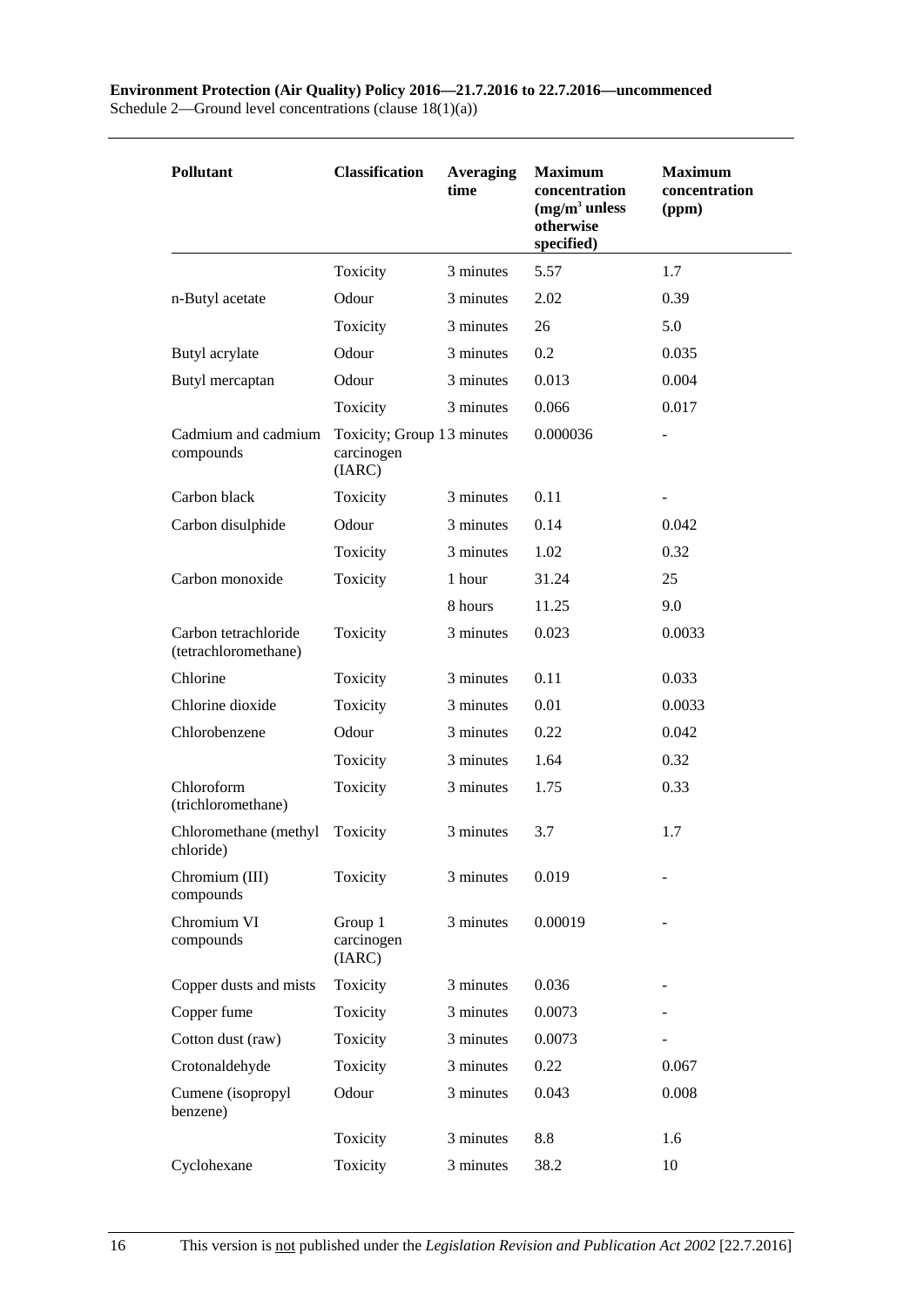| <b>Pollutant</b>                            | <b>Classification</b>                                | <b>Averaging</b><br>time | <b>Maximum</b><br>concentration<br>$(mg/m3$ unless<br>otherwise<br>specified) | <b>Maximum</b><br>concentration<br>(ppm) |
|---------------------------------------------|------------------------------------------------------|--------------------------|-------------------------------------------------------------------------------|------------------------------------------|
| Cyclohexanol                                | Toxicity                                             | 3 minutes                | 7.5                                                                           | 1.7                                      |
| Cylohexanone                                | Odour                                                | 3 minutes                | 0.53                                                                          | 0.12                                     |
|                                             | Toxicity                                             | 3 minutes                | 3.5                                                                           | 0.82                                     |
| Cynanide (as CN)                            | Toxicity                                             | 3 minutes                | 0.19                                                                          | $\overline{\phantom{a}}$                 |
| Diacetone alcohol                           | Odour                                                | 3 minutes                | 1.42                                                                          | 0.28                                     |
| o-Dichlorobenzene                           | Toxicity                                             | 3 minutes                | 10.9                                                                          | 1.7                                      |
| 1,2-dichloroethane<br>(ethylene dichloride) | Mutagen<br>(USEPA); Group<br>2B carcinogen<br>(IARC) | 3 minutes                | 0.14                                                                          | 0.033                                    |
| 1,2-Dichloroethylene                        | Toxicity                                             | 3 minutes                | 28.7                                                                          | 6.7                                      |
| Dichlorvos                                  | Toxicity                                             | 3 minutes                | 0.036                                                                         | 0.0033                                   |
| Diethylamine                                | Odour                                                | 3 minutes                | 0.07                                                                          | 0.02                                     |
|                                             | Toxicity                                             | 3 minutes                | 1.06                                                                          | 0.32                                     |
| Dimethylamine                               | Odour                                                | 3 minutes                | 0.019                                                                         | 0.0094                                   |
|                                             | Toxicity                                             | 3 minutes                | 0.64                                                                          | 0.32                                     |
| Dinitrobenzene (all<br>isomers)             | Toxicity                                             | 3 minutes                | 0.036                                                                         | 0.005                                    |
| Dinitrotoluene                              | Toxicity                                             | 3 minutes                | 0.06                                                                          | $\overline{\phantom{a}}$                 |
| Diphenyl ether                              | Odour                                                | 3 minutes                | 0.15                                                                          | 0.02                                     |
| Epichlorohydrin                             | Group 2A<br>carcinogen<br>(IARC)                     | 3 minutes                | 0.027                                                                         | 0.0067                                   |
| Ethanol                                     | Odour                                                | 3 minutes                | 4.1                                                                           | 2.0                                      |
|                                             | Toxicity                                             | 3 minutes                | 68.4                                                                          | 33.3                                     |
| Ethanolamine                                | Toxicity                                             | 3 minutes                | 0.27                                                                          | 0.1                                      |
| Ethyl acetate                               | Odour                                                | 3 minutes                | 24.1                                                                          | 6.3                                      |
|                                             | Toxicity                                             | 3 minutes                | 25.76                                                                         | 6.6                                      |
| Ethyl acrylate                              | Odour                                                | 3 minutes                | 0.0009                                                                        | 0.0002                                   |
|                                             | Toxicity                                             | 3 minutes                | 0.72                                                                          | 0.16                                     |
| Ethylbenzene                                | Toxicity                                             | 3 minutes                | 15.8                                                                          | 3.3                                      |
| Ethyl butyl ketone                          | Toxicity                                             | 3 minutes                | 8.4                                                                           | 1.7                                      |
| Ethyl chloride<br>(chloroethane)            | Toxicity                                             | 3 minutes                | 94.5                                                                          | 33.3                                     |
| Ethylene glycol (vapour) Toxicity           |                                                      | 3 minutes                | 2.2                                                                           | $\overline{\phantom{0}}$                 |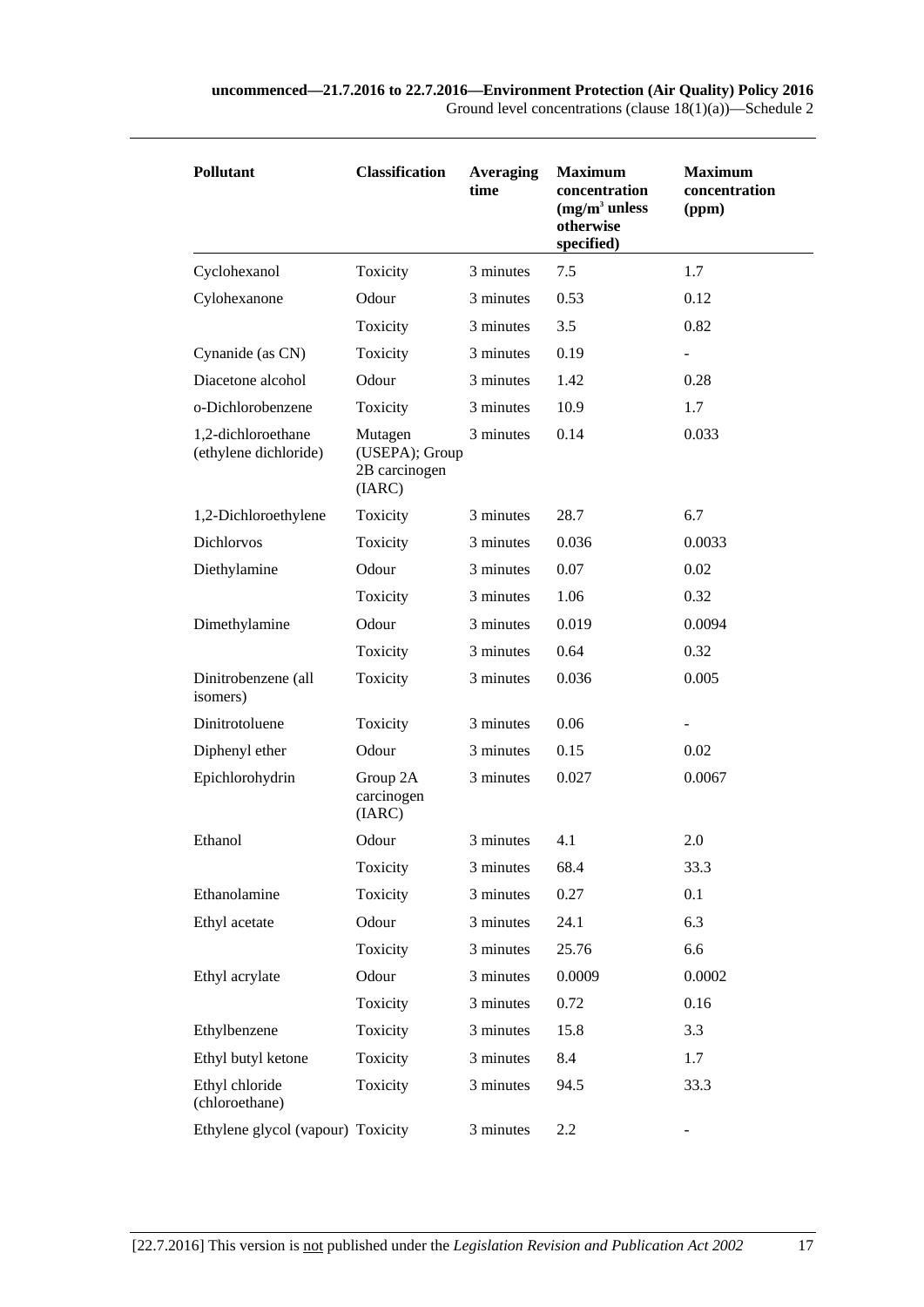| <b>Pollutant</b>                                      | <b>Classification</b>                              | Averaging<br>time | <b>Maximum</b><br>concentration<br>$(mg/m3$ unless<br>otherwise<br>specified) | <b>Maximum</b><br>concentration<br>(ppm) |
|-------------------------------------------------------|----------------------------------------------------|-------------------|-------------------------------------------------------------------------------|------------------------------------------|
| Ethylene oxide                                        | Group 1<br>carcinogen<br>(IARC)                    | 3 minutes         | 0.0066                                                                        | 0.0033                                   |
| Fluoride                                              | Bioaccumulation 24 hours                           |                   | 0.003                                                                         | 0.0034                                   |
|                                                       |                                                    | 7 days            | 0.002                                                                         | 0.002                                    |
|                                                       |                                                    | 90 days           | 0.001                                                                         | 0.00059                                  |
| Fluorine                                              | Toxicity                                           | 3 minutes         | 0.058                                                                         | 0.033                                    |
| Formaldehyde                                          | Toxicity; Group 13 minutes<br>carcinogen<br>(IARC) |                   | 0.044                                                                         | 0.033                                    |
|                                                       |                                                    | 24 hours          | 0.054                                                                         | 0.04                                     |
| n-Hexane                                              | Toxicity                                           | 3 minutes         | 6.4                                                                           | 1.7                                      |
| 2-Hexanone                                            | Toxicity                                           | 3 minutes         | 3.6                                                                           | 0.83                                     |
| Hydrogen chloride                                     | Toxicity                                           | 3 minutes         | 0.27                                                                          | 0.17                                     |
| Hydrogen cyanide                                      | extremely toxic<br>(USEPA)                         | 3 minutes         | 0.404                                                                         | 0.33                                     |
| Hydrogen sulphide                                     | Odour                                              | 3 minutes         | 0.00015                                                                       | 0.0001                                   |
|                                                       | Toxicity                                           | 3 minutes         | 0.51                                                                          | 0.32                                     |
| Iron oxide fume                                       | Toxicity                                           | 3 minutes         | 0.19                                                                          |                                          |
| Lead (as particles)                                   | Toxicity                                           | 12 months         | 0.0005                                                                        |                                          |
| Magnesium oxide fume                                  | Toxicity                                           | 3 minutes         | 0.36                                                                          |                                          |
| Maleic anhydride                                      | Toxicity                                           | 3 minutes         | 0.036                                                                         | 0.0083                                   |
| Manganese and<br>compounds                            | Toxicity                                           | 3 minutes         | 0.036                                                                         |                                          |
| MDI (Diphenylmethane extremely toxic<br>diisocyanate) | (USEPA)                                            | 3 minutes         | 0.00008                                                                       |                                          |
| Mercury                                               |                                                    |                   |                                                                               |                                          |
| - inorganic                                           | Bioaccumulation 3 minutes                          |                   | 0.004                                                                         |                                          |
| - organic                                             | Bioaccumulation 3 minutes                          |                   | 0.00036                                                                       |                                          |
| Methanol                                              | Odour                                              | 3 minutes         | 6.0                                                                           | 4.3                                      |
|                                                       | Toxicity                                           | 3 minutes         | 9.5                                                                           | 6.7                                      |
| Methyl acrylate                                       | Toxicity                                           | 3 minutes         | 1.3                                                                           | 0.33                                     |
| Methylamine                                           | Odour                                              | 3 minutes         | 0.0055                                                                        | 0.0042                                   |
|                                                       | Toxicity                                           | 3 minutes         | 0.47                                                                          | 0.32                                     |
| Methyl bromide<br>(bromomethane)                      | Toxicity                                           | 3 minutes         | 0.69                                                                          | 0.17                                     |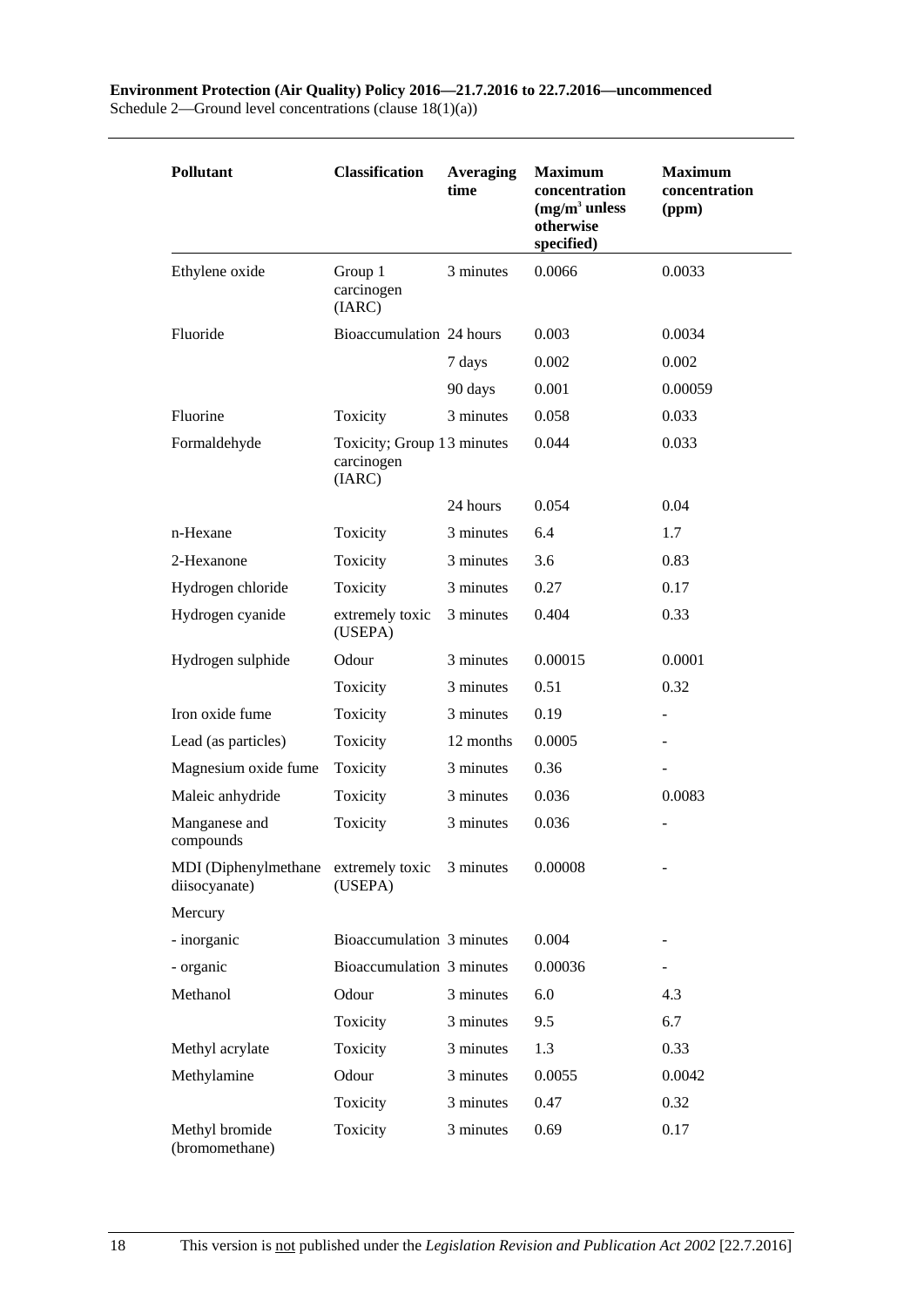| Pollutant                                  | <b>Classification</b>           | <b>Averaging</b><br>time | <b>Maximum</b><br>concentration<br>$(mg/m3$ unless<br>otherwise<br>specified) | <b>Maximum</b><br>concentration<br>(ppm) |
|--------------------------------------------|---------------------------------|--------------------------|-------------------------------------------------------------------------------|------------------------------------------|
| Methylene chloride<br>(dichloromethane)    | Toxicity                        | 3 minutes                | 6.3                                                                           | 1.7                                      |
| Methyl ethyl ketone                        | Odour                           | 3 minutes                | 6.4                                                                           | 2.0                                      |
|                                            | Toxicity                        | 3 minutes                | 17.5                                                                          | 4.9                                      |
| Methyl isobutyl ketone                     | Odour                           | 3 minutes                | 0.45                                                                          | 0.1                                      |
|                                            | Toxicity                        | 3 minutes                | 7.3                                                                           | 1.6                                      |
| Methyl mercaptan                           | Odour                           | 3 minutes                | 0.00092                                                                       | 0.00042                                  |
|                                            | Toxicity                        | 3 minutes                | 0.035                                                                         | 0.016                                    |
| Methyl methacrylate                        | Odour                           | 3 minutes                | 0.23                                                                          | 0.05                                     |
|                                            | Toxicity                        | 3 minutes                | 14.63                                                                         | 3.2                                      |
| Methyl styrene                             | Odour                           | 3 minutes                | 0.27                                                                          | 0.052                                    |
|                                            | Toxicity                        | 3 minutes                | 8.84                                                                          | 1.7                                      |
| Nickel and nickel<br>compounds             | Group 1<br>carcinogen<br>(IARC) | 3 minutes                | 0.00036                                                                       | 0.00017                                  |
| Nitric acid                                | Toxicity                        | 3 minutes                | 0.19                                                                          | 0.067                                    |
| Nitrobenzene                               | Odour                           | 3 minutes                | 0.005                                                                         | 0.00094                                  |
|                                            | Toxicity                        | 3 minutes                | 0.175                                                                         | 0.032                                    |
| Nitrogen dioxide                           | Toxicity                        | 1 hour                   | 0.25                                                                          | 0.12                                     |
|                                            |                                 | 12 months                | 0.06                                                                          | 0.03                                     |
| Particles as $PM_{10}$                     | Toxicity                        | 24 hours                 | 0.05                                                                          |                                          |
| Particles as $PM_{2.5}$                    | Toxicity                        | 24 hours                 | 0.025                                                                         |                                          |
|                                            |                                 | 12 months                | 0.008                                                                         |                                          |
| Pentachlorophenol                          | extremely toxic<br>(USEPA)      | 3 minutes                | 0.0019                                                                        |                                          |
| n-Pentane                                  | Toxicity                        | 3 minutes                | 65.5                                                                          | 20                                       |
| 2-Pentanone                                | Toxicity                        | 3 minutes                | 25.4                                                                          | 6.7                                      |
| Perchloroethylene<br>(tetrachloroethylene) | Odour                           | 3 minutes                | 6.9                                                                           | 0.94                                     |
|                                            | Toxicity                        | 3 minutes                | 12.2                                                                          | 1.7                                      |
| Phenol                                     | Odour                           | 3 minutes                | 0.039                                                                         | 0.0094                                   |
|                                            | Toxicity                        | 3 minutes                | 0.14                                                                          | 0.032                                    |
| Phosgene                                   | extremely toxic<br>(USEPA)      | 3 minutes                | 0.014                                                                         | 0.0033                                   |
| Phosphine                                  | Odour                           | 3 minutes                | 0.0061                                                                        | 0.0042                                   |
|                                            | Toxicity                        | 3 minutes                | 0.015                                                                         | 0.01                                     |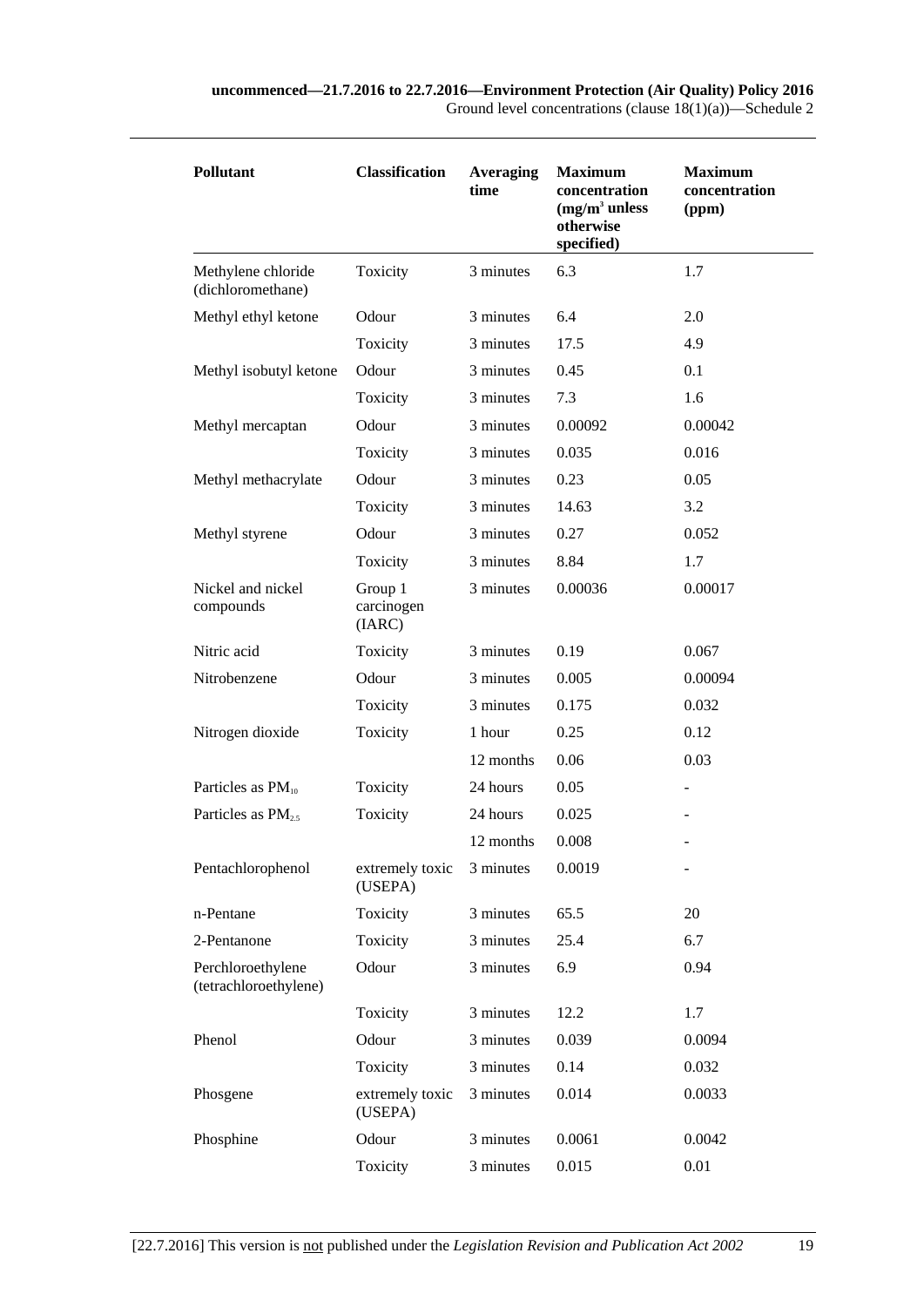| <b>Pollutant</b>                                                                                                       | <b>Classification</b>            | Averaging<br>time | <b>Maximum</b><br>concentration<br>$(mg/m3$ unless<br>otherwise<br>specified) | <b>Maximum</b><br>concentration<br>(ppm) |
|------------------------------------------------------------------------------------------------------------------------|----------------------------------|-------------------|-------------------------------------------------------------------------------|------------------------------------------|
| Photochemical oxidants<br>(as ozone)                                                                                   | Toxicity                         | 1 hour            | 0.21                                                                          | 0.1                                      |
|                                                                                                                        |                                  | 4 hours           | 0.17                                                                          | 0.08                                     |
| Phthalic anhydride                                                                                                     | Toxicity                         | 3 minutes         | 0.22                                                                          | 0.033                                    |
| n-propanol                                                                                                             | Odour                            | 3 minutes         | 0.082                                                                         | 0.03                                     |
|                                                                                                                        | Toxicity                         | 3 minutes         | 17.9                                                                          | 6.2                                      |
| Propylene glycol<br>monomethyl ether                                                                                   | Toxicity                         | 3 minutes         | 13.1                                                                          | 3.3                                      |
| Propylene oxide                                                                                                        | Group 2B<br>carcinogen<br>(IARC) | 3 minutes         | 0.17                                                                          | 0.067                                    |
| Pyridine                                                                                                               | Odour                            | 3 minutes         | 0.014                                                                         | 0.0042                                   |
|                                                                                                                        | Toxicity                         | 3 minutes         | 0.57                                                                          | 0.16                                     |
| Respirable crystalline<br>silica-inhaled in the<br>form of quartz or<br>crystobalite (measured as<br>PM <sub>2.5</sub> | Group 1<br>carcinogen<br>(IARC)  | 3 minutes         | 0.00036                                                                       |                                          |
| Silver metal                                                                                                           | Toxicity                         | 3 minutes         | 0.004                                                                         |                                          |
| Silver, soluble<br>compounds (as Ag)                                                                                   | Toxicity                         | 3 minutes         | 0.00036                                                                       |                                          |
| Styrene (monomer)                                                                                                      | Odour                            | 3 minutes         | 0.23                                                                          | 0.05                                     |
|                                                                                                                        | Toxicity                         | 3 minutes         | 7.6                                                                           | 1.64                                     |
| Sulphur dioxide                                                                                                        | Toxicity                         | 1 hour            | 0.57                                                                          | 0.2                                      |
|                                                                                                                        |                                  | 24 hours          | 0.23                                                                          | 0.08                                     |
|                                                                                                                        |                                  | 12 months         | 0.06                                                                          | 0.02                                     |
| Sulphuric acid                                                                                                         | Toxicity                         | 3 minutes         | 0.036                                                                         |                                          |
| TDI<br>(toluene-2,4-diisocyanate (USEPA)<br>and<br>toluene-2,6-diisocyanate)                                           | extremely toxic                  | 3 minutes         | 0.00008                                                                       |                                          |
| Toluene                                                                                                                | Odour                            | 3 minutes         | 0.71                                                                          | 0.17                                     |
|                                                                                                                        | Toxicity                         | 3 minutes         | 13.4                                                                          | 3.2                                      |
|                                                                                                                        |                                  | 24 hours          | 4.11                                                                          | 1.0                                      |
|                                                                                                                        |                                  | 12 months         | 0.41                                                                          | 0.1                                      |
| 1,1,1-trichloroethane<br>(methyl chloroform)                                                                           | Toxicity                         | 3 minutes         | 24.8                                                                          | 4.2                                      |
| 1,1,2-trichloroethane                                                                                                  | Toxicity                         | 3 minutes         | 1.97                                                                          | 0.33                                     |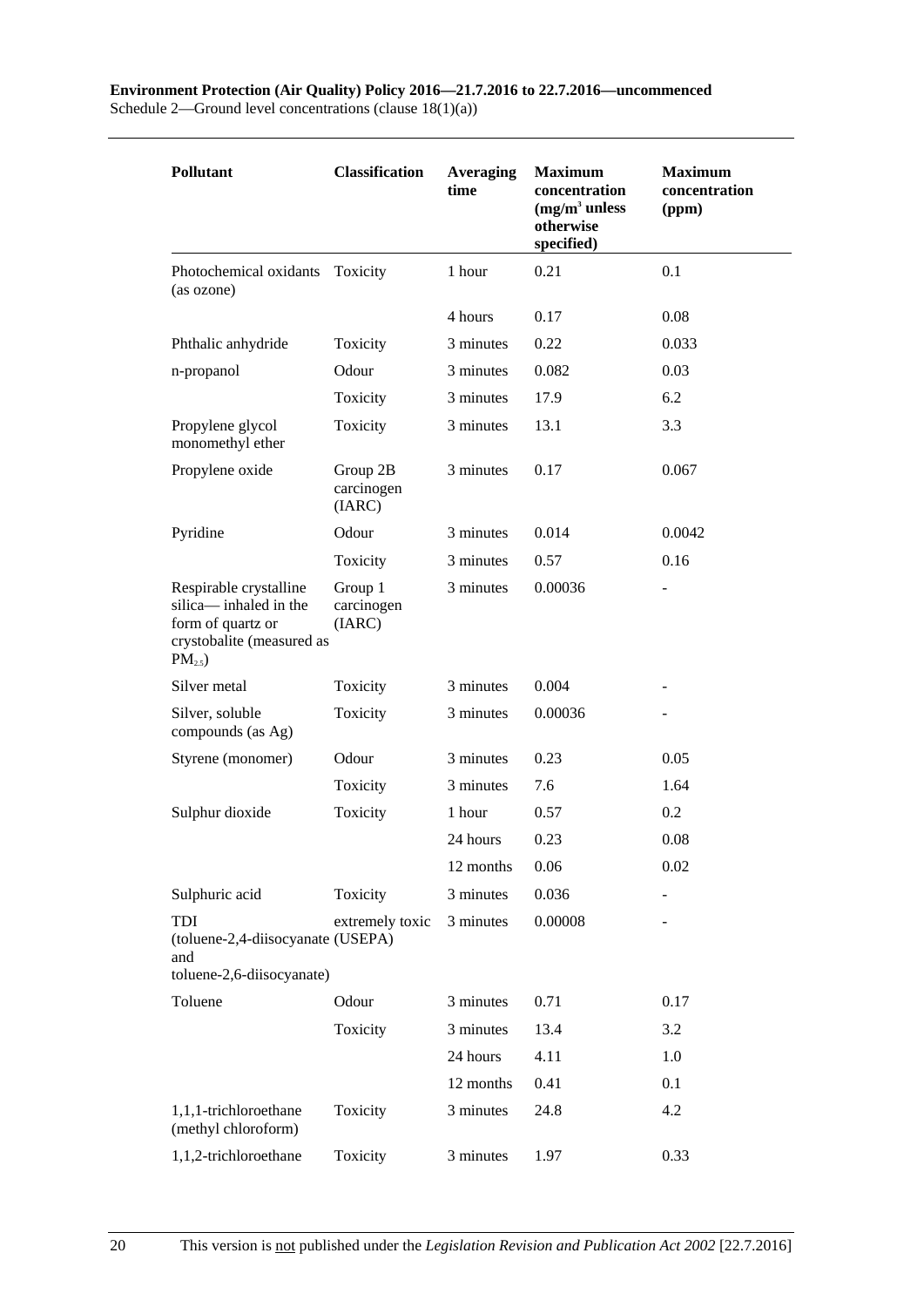| Pollutant                                                   | <b>Classification</b>           | <b>Averaging</b><br>time | <b>Maximum</b><br>concentration<br>$(mg/m3)$ unless<br>otherwise<br>specified) | <b>Maximum</b><br>concentration<br>(ppm) |
|-------------------------------------------------------------|---------------------------------|--------------------------|--------------------------------------------------------------------------------|------------------------------------------|
| Trichloroethylene                                           | Group 1<br>carcinogen<br>(IARC) | 3 minutes                | 0.98                                                                           | 0.17                                     |
| Trichlorofluoromethane                                      | Toxicity                        | 3 minutes                | 204                                                                            | 33.3                                     |
| Triethylamine                                               | Odour                           | 3 minutes                | 0.39                                                                           | 0.09                                     |
|                                                             | Toxicity                        | 3 minutes                | 0.43                                                                           | 0.1                                      |
| Trimethylbenzene (mixed Toxicity<br>isomers)                |                                 | 3 minutes                | 4.4                                                                            | 0.83                                     |
| Vinyl chloride                                              | Group 1<br>carcinogen<br>(IARC) | 3 minutes                | 0.047                                                                          | 0.017                                    |
| Vinyl toluene                                               | Toxicity                        | 3 minutes                | 8.8                                                                            | 1.7                                      |
| Welding fume (total<br>particulate)                         | Toxicity                        | 3 minutes                | 0.19                                                                           |                                          |
| Wood dust                                                   |                                 |                          |                                                                                |                                          |
| - hardwoods                                                 | Group 1<br>carcinogen<br>(IARC) | 3 minutes                | 0.036                                                                          |                                          |
| - softwoods                                                 | Group 1<br>carcinogen<br>(IARC) | 3 minutes                | 0.019                                                                          |                                          |
| Xylenes (as total of ortho, Odour<br>meta and para isomers) |                                 | 3 minutes                | 0.38                                                                           | 0.08                                     |
|                                                             | Toxicity                        | 3 minutes                | 12.4                                                                           | 2.7                                      |
|                                                             |                                 | 24 hours                 | 1.18                                                                           | 0.25                                     |
|                                                             |                                 | 12 months                | 0.95                                                                           | 0.2                                      |
| Zinc chloride fume                                          | Toxicity                        | 3 minutes                | 0.036                                                                          |                                          |
| Zinc oxide fume                                             | Toxicity                        | 3 minutes                | 0.19                                                                           | ÷,                                       |

# <span id="page-20-0"></span>**Schedule 3—Odour levels (clause [18\(1\)\(b\)\)](#page-12-3)**

| Number of people                 | <b>Odour</b> units<br>(3 minutes average, 99.9% of time) |  |
|----------------------------------|----------------------------------------------------------|--|
| 2000 or more                     | $\mathcal{L}$                                            |  |
| 350 - 1999 (inclusive)           | 4                                                        |  |
| $60 - 349$ (inclusive)           | 6                                                        |  |
| $12 - 59$ (inclusive)            | 8                                                        |  |
| Single residence (fewer than 12) | 10                                                       |  |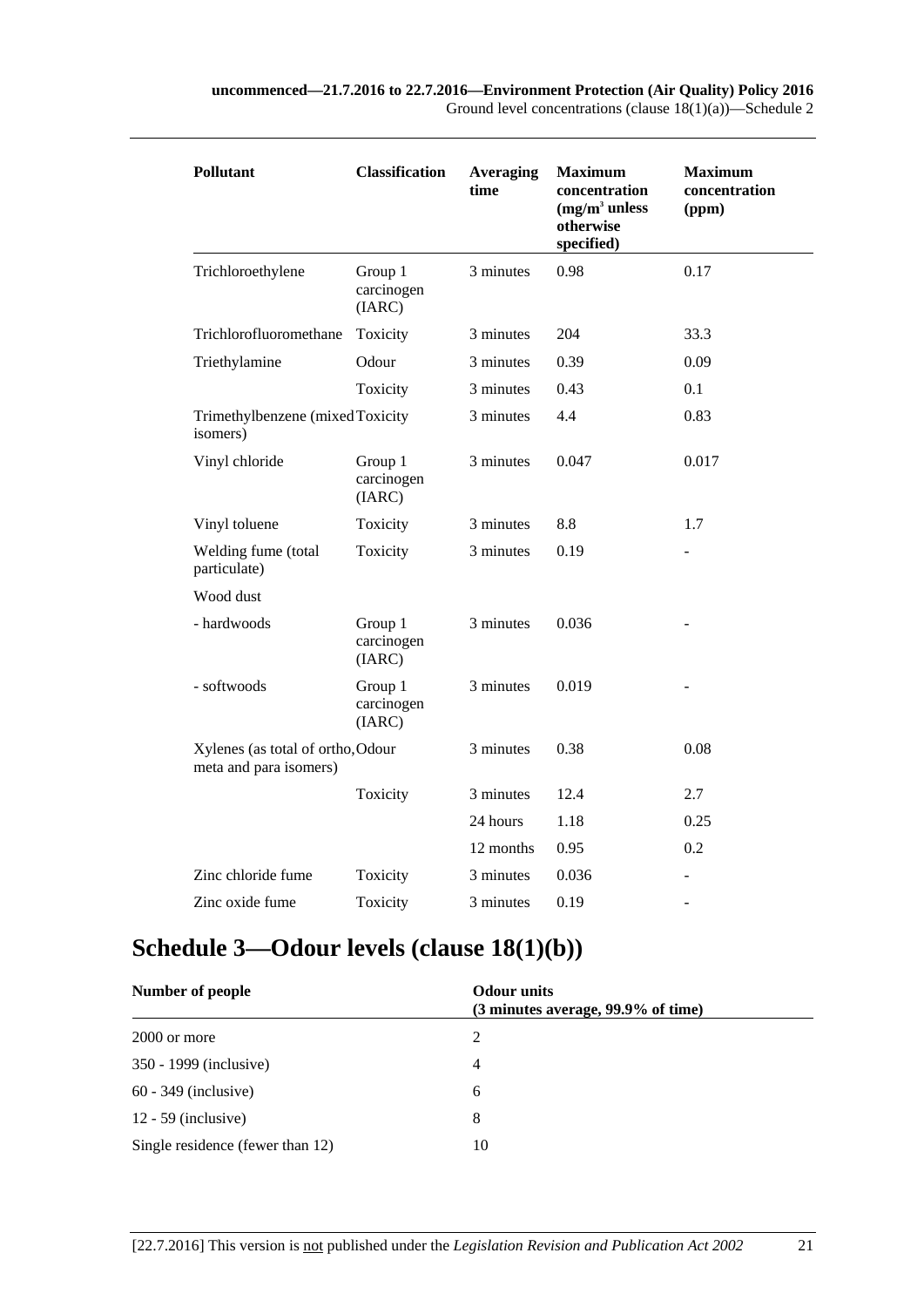## <span id="page-21-0"></span>**Schedule 4—Stack emissions (clause [18\(1\)\(c\)\)](#page-12-4)**

| <b>Pollutant</b>                                                                     | <b>Activity</b>                                            | Maximum pollutant level  Other requirements                        |  |
|--------------------------------------------------------------------------------------|------------------------------------------------------------|--------------------------------------------------------------------|--|
| Antimony or its<br>compounds                                                         | Any activity                                               | $10$ mg/m <sup>3</sup> as antimony                                 |  |
| Arsenic or its compounds Any activity                                                |                                                            | $10$ mg/m <sup>3</sup> as arsenic                                  |  |
| Cadmium or its<br>compounds                                                          | Any activity                                               | $3mg/m3$ as cadmium                                                |  |
| Lead or its compounds                                                                | Any activity                                               | $10mg/m3$ as lead                                                  |  |
| Mercury or its<br>compounds                                                          | Any activity                                               | $3mg/m3$ as mercury                                                |  |
| Any 2 or more of the<br>preceding 5 pollutants                                       | Any activity                                               | $10\,\mathrm{mg/m^3}$ (as the respective<br>pollutants (in total)) |  |
| Carbon monoxide                                                                      | Any activity                                               | $1000$ mg/m <sup>3</sup>                                           |  |
| furans                                                                               | Chlorinated dioxins and Production of energy from<br>waste | 0.1ng (nanograms) $/m3$                                            |  |
| Chlorine or inorganic<br>chlorine compounds                                          | Any activity                                               | $200$ mg/m <sup>3</sup> as chlorine<br>equivalent                  |  |
| Fluorine, hydrofluoric<br>acid or inorganic fluorine aluminium smelters<br>compounds | Any activity except primary                                | $50$ mg/m <sup>3</sup> as hydrofluoric<br>acid equivalent          |  |
|                                                                                      | Primary aluminium smelters                                 | 20mg/m <sup>3</sup> as hydrofluoric<br>acid equivalent             |  |
| Hydrogen sulphide gas                                                                | Any activity                                               | 5mg/m <sup>3</sup>                                                 |  |
| Nickel carbonyl                                                                      | Any activity                                               | $0.5$ mg/m <sup>3</sup> as nickel                                  |  |
| Nickel or its compounds Any activity<br>(other than nickel<br>carbonyl)              |                                                            | 20mg/m <sup>3</sup> as nickel                                      |  |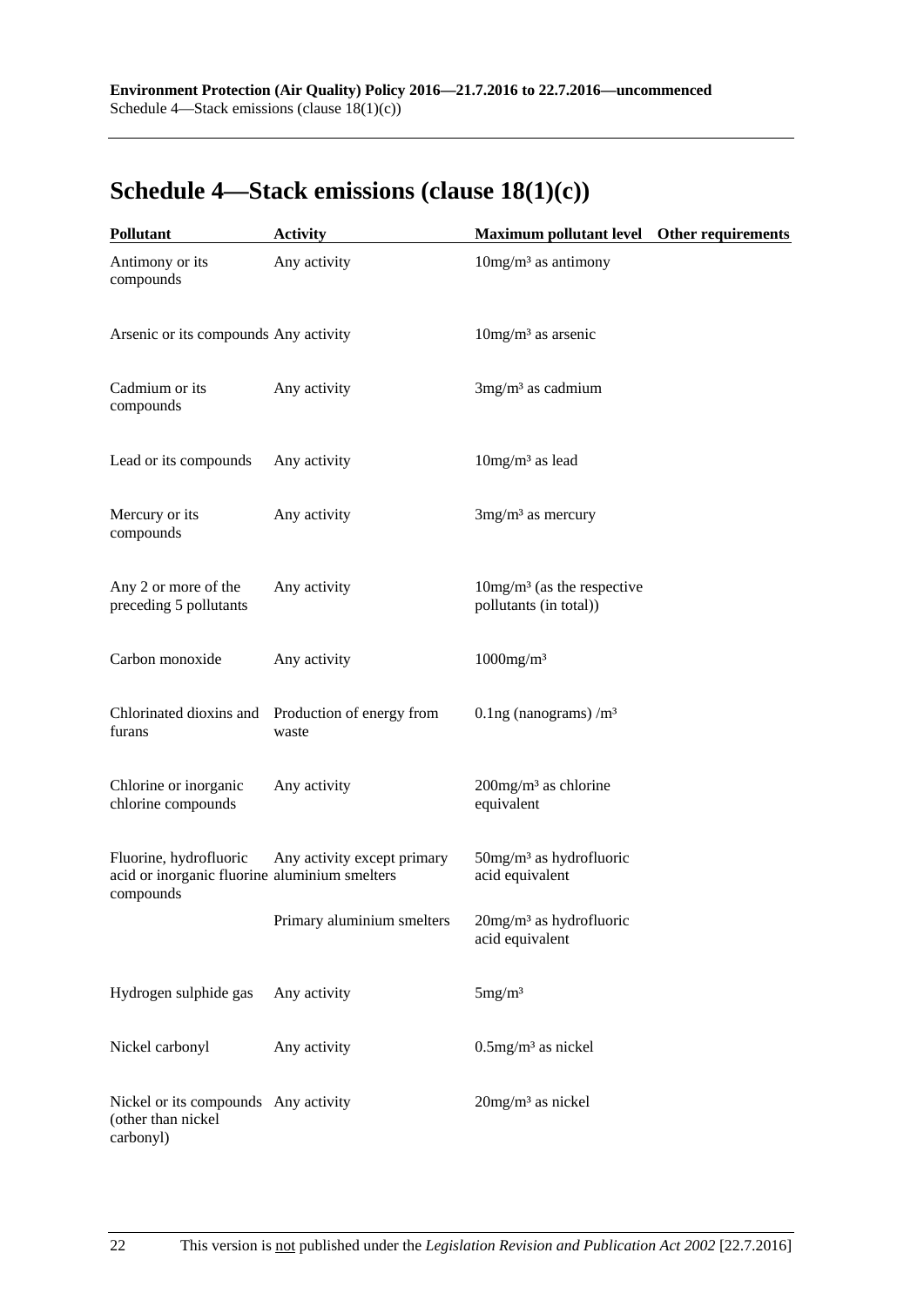Stack emissions (clause  $18(1)(c)$ )—Schedule 4

| <b>Pollutant</b>                           | <b>Activity</b> |                                                                                                                                                                                                   | <b>Maximum pollutant level</b>                                                                                                                | Other requirements               |
|--------------------------------------------|-----------------|---------------------------------------------------------------------------------------------------------------------------------------------------------------------------------------------------|-----------------------------------------------------------------------------------------------------------------------------------------------|----------------------------------|
| Nitric acid or oxides of<br>nitrogen       | sulphuric acid  | Manufacture of nitric acid or                                                                                                                                                                     | $2000$ mg/m <sup>3</sup> as nitrogen<br>dioxide equivalent                                                                                    | The plume must be.<br>colourless |
| Oxides of nitrogen                         | $gross$ —       | Fuel burning (other than<br>internal combustion engines or<br>the manufacture of nitric acid,<br>sulphuric acid, glass or cement)<br>with a maximum heat input rate<br>greater than 150 000 MJ/hr |                                                                                                                                               |                                  |
|                                            | (a)             | for gaseous fuels                                                                                                                                                                                 | 350mg/m <sup>3</sup> referenced to 7%<br>by volume of oxygen                                                                                  |                                  |
|                                            | (b)             | for liquid or solid<br>fuels                                                                                                                                                                      | $500$ mg/m <sup>3</sup> referenced to 7%<br>by volume of oxygen                                                                               |                                  |
|                                            | greater         |                                                                                                                                                                                                   | Power generation of 250MW or 700mg/m <sup>3</sup> referenced to 7%<br>by volume of oxygen                                                     |                                  |
|                                            | greater-        | Gas turbines for power<br>generation of 10MW or                                                                                                                                                   |                                                                                                                                               |                                  |
|                                            | (a)             | for gaseous fuels                                                                                                                                                                                 | $70$ mg/m <sup>3</sup> referenced to 15%<br>by volume of oxygen                                                                               |                                  |
|                                            | (b)             | for liquid or solid<br>fuels                                                                                                                                                                      | 150mg/m <sup>3</sup> referenced to 15%<br>by volume of oxygen                                                                                 |                                  |
|                                            |                 | Gas turbines for power<br>generation of less than 10MW                                                                                                                                            | 90mg/m <sup>3</sup> referenced to 15%<br>by volume of oxygen                                                                                  |                                  |
| Particulate matter                         |                 | metals or metal ores                                                                                                                                                                              | Any activity other than heating $100mg/m3$ , referenced, in the<br>case of boilers and<br>incinerators, to 12% by<br>volume of carbon dioxide |                                  |
|                                            |                 | Heating metals or metal ores<br>(other than cold blast cupolas)                                                                                                                                   | $100$ mg/m <sup>3</sup>                                                                                                                       |                                  |
| Sulphur dioxide                            |                 | Sulphuric acid plant                                                                                                                                                                              | $1000$ mg/m <sup>3</sup>                                                                                                                      |                                  |
| Sulphuric acid mist or<br>sulphur trioxide | Any activity    |                                                                                                                                                                                                   | $100$ mg/m <sup>3</sup> as sulphur<br>trioxide equivalent                                                                                     |                                  |

# <span id="page-22-0"></span>**Schedule 5—Revocations and transitional provisions Part 1—Revocation of environment protection policies**

## <span id="page-22-1"></span>**1—Revocation of environment protection policies**

The following environment protection policies are revoked:

(a) the *[Environment Protection \(Air Quality\) Policy](http://www.legislation.sa.gov.au/index.aspx?action=legref&type=subordleg&legtitle=Environment%20Protection%20(Air%20Quality)%20Policy%201994) 1994*;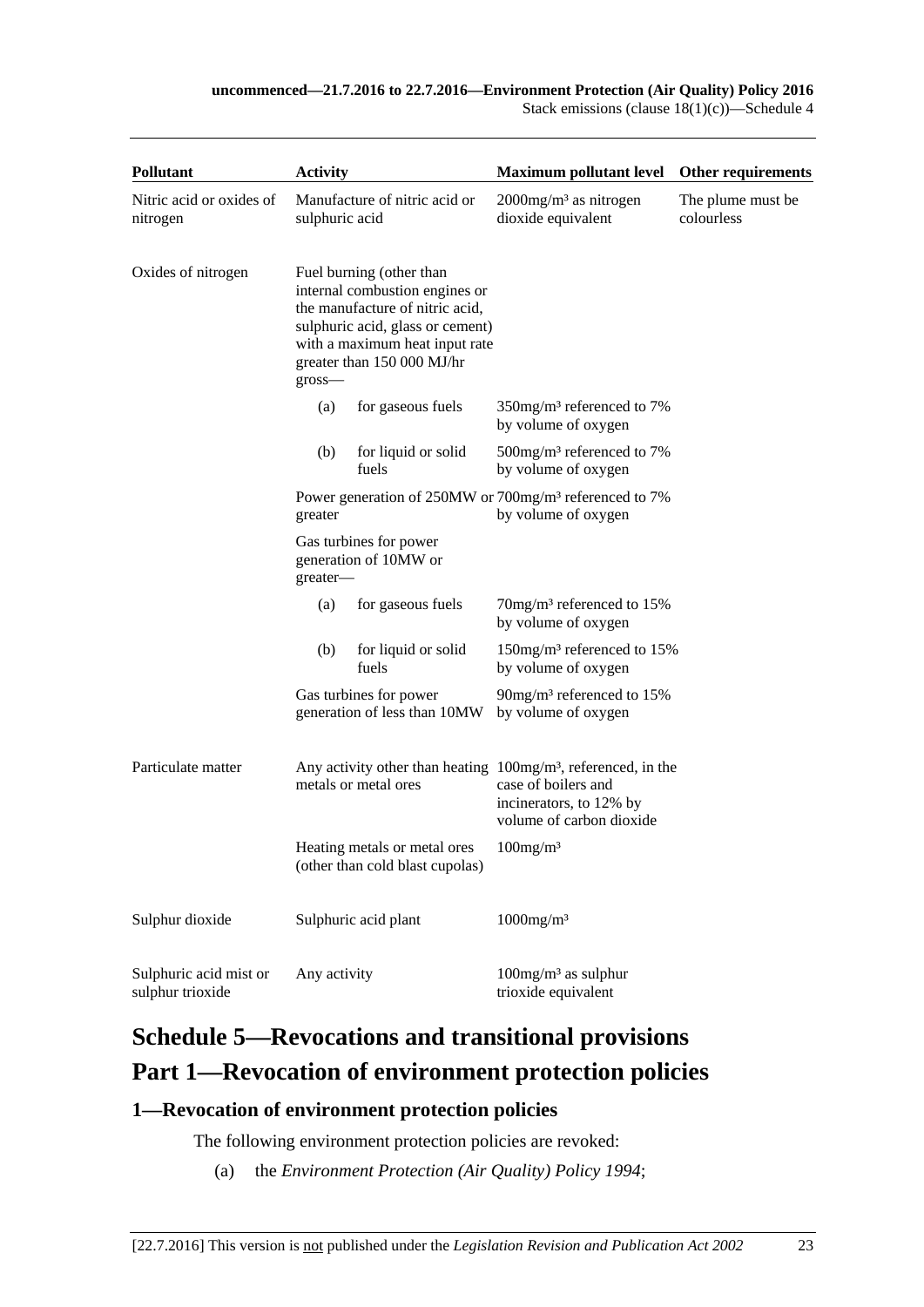- (b) the *[Environment Protection \(Burning\) Policy](http://www.legislation.sa.gov.au/index.aspx?action=legref&type=act&legtitle=Environment%20Protection%20(Burning)%20Policy%201994) 1994*;
- (c) the *[Environment Protection \(Motor Vehicle Fuel Quality\) Policy](http://www.legislation.sa.gov.au/index.aspx?action=legref&type=act&legtitle=Environment%20Protection%20(Motor%20Vehicle%20Fuel%20Quality)%20Policy%202002) 2002*;
- (d) the *[Environment Protection \(Solid Fuel Heaters\) Policy](http://www.legislation.sa.gov.au/index.aspx?action=legref&type=subordleg&legtitle=Environment%20Protection%20(Solid%20Fuel%20Heaters)%20Policy%202015) 2015*.

## **Part 2—Transitional provisions**

### <span id="page-23-0"></span>**2—Policy not to apply for 2 years in relation to existing prescribed activities of environmental significance**

If, immediately before the commencement of this policy, a person was undertaking a prescribed activity of environmental significance in accordance with an environmental authorisation, nothing in this policy will affect that activity so undertaken by the person until the expiry of the second year of operation of this policy.